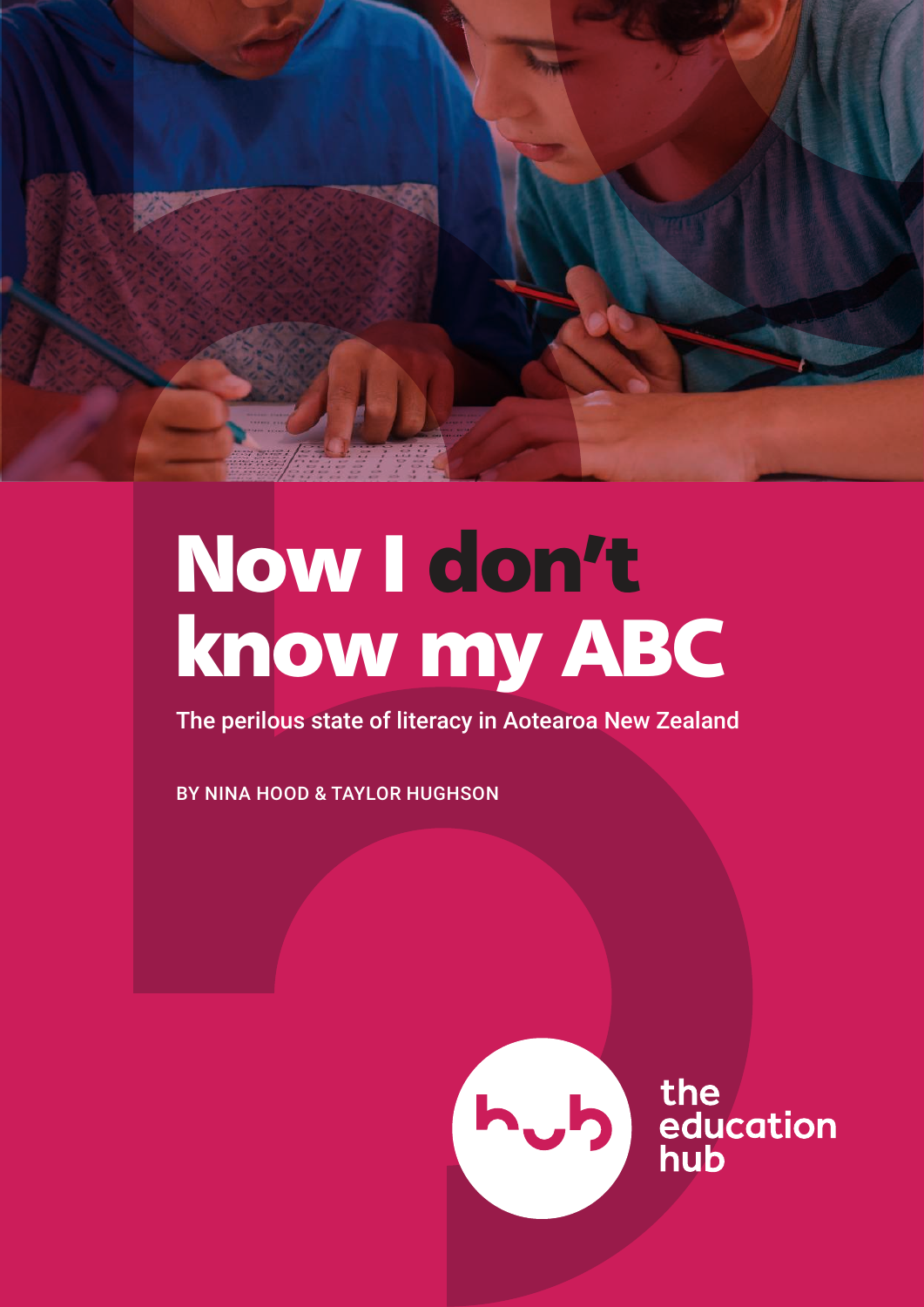

#### **About The Education Hub**

The Education Hub is a not-for-profit with a mission to bridge the gap between research and practice in education in order to improve opportunities and outcomes for young people in New Zealand. Our work involves empowering educators as leaders of change in schools and ECE centres by ensuring they have easy access to the right information, in the right form, at the right time, and have the capacity and support to utilise it to improve practice.

#### **About the authors**

**Dr Nina Hood** is the founder of The Education Hub and is responsible for the strategic direction and day-to-day operations of the organisation. Nina is a trained secondary school teacher, having taught at Epsom Girls Grammar and Mt Roskill Grammar in Auckland. She undertook an MSc (with distinction) in learning and technology, and a DPhil in Education at the University of Oxford. Nina also is currently employed as a senior lecturer at the Faculty of Education and Social Work at the University of Auckland where she specialises in new technologies in education.

**Taylor Hughson** is a former English teacher who has taught at Alfriston College in Manurewa and Hutt Valley High School in Lower Hutt. He has completed an MA in English literature and an MEd at Te Herenga Waka Victoria University of Wellington (both awarded with Distinction). He is currently studying towards a PhD at the University of Cambridge in the United Kingdom, where his doctoral research involves comparing the recent education policy trajectories of England and Aotearoa New Zealand.

#### **Citation**

Hood, N. & Hughson, T. (2022). *Now I don't know my ABC: the perilous state of literacy in Aotearoa New Zealand.* The Education Hub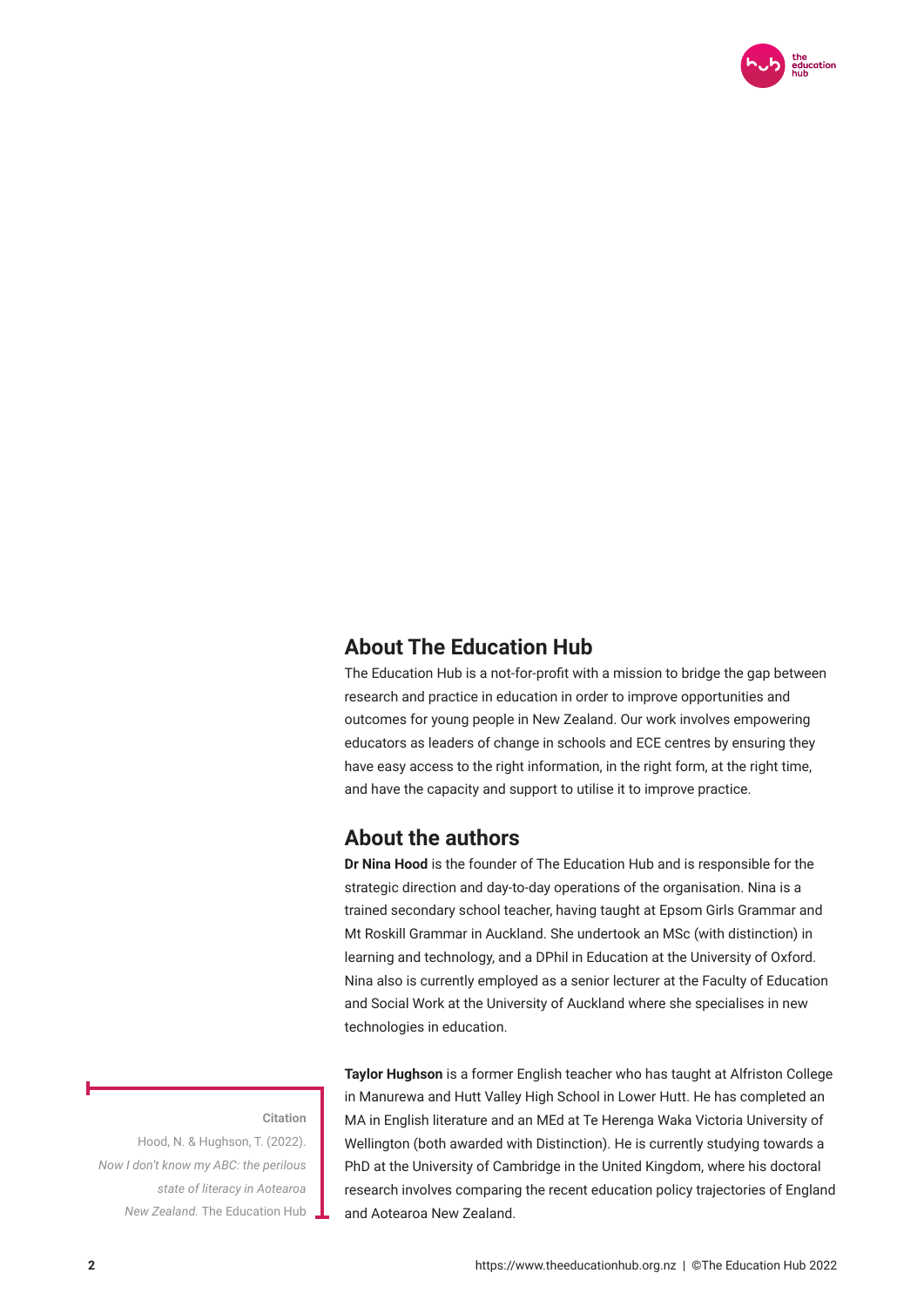

# Now I don't know my ABC

The perilous state of literacy in Aotearoa New Zealand

BY NINA HOOD & TAYLOR HUGHSON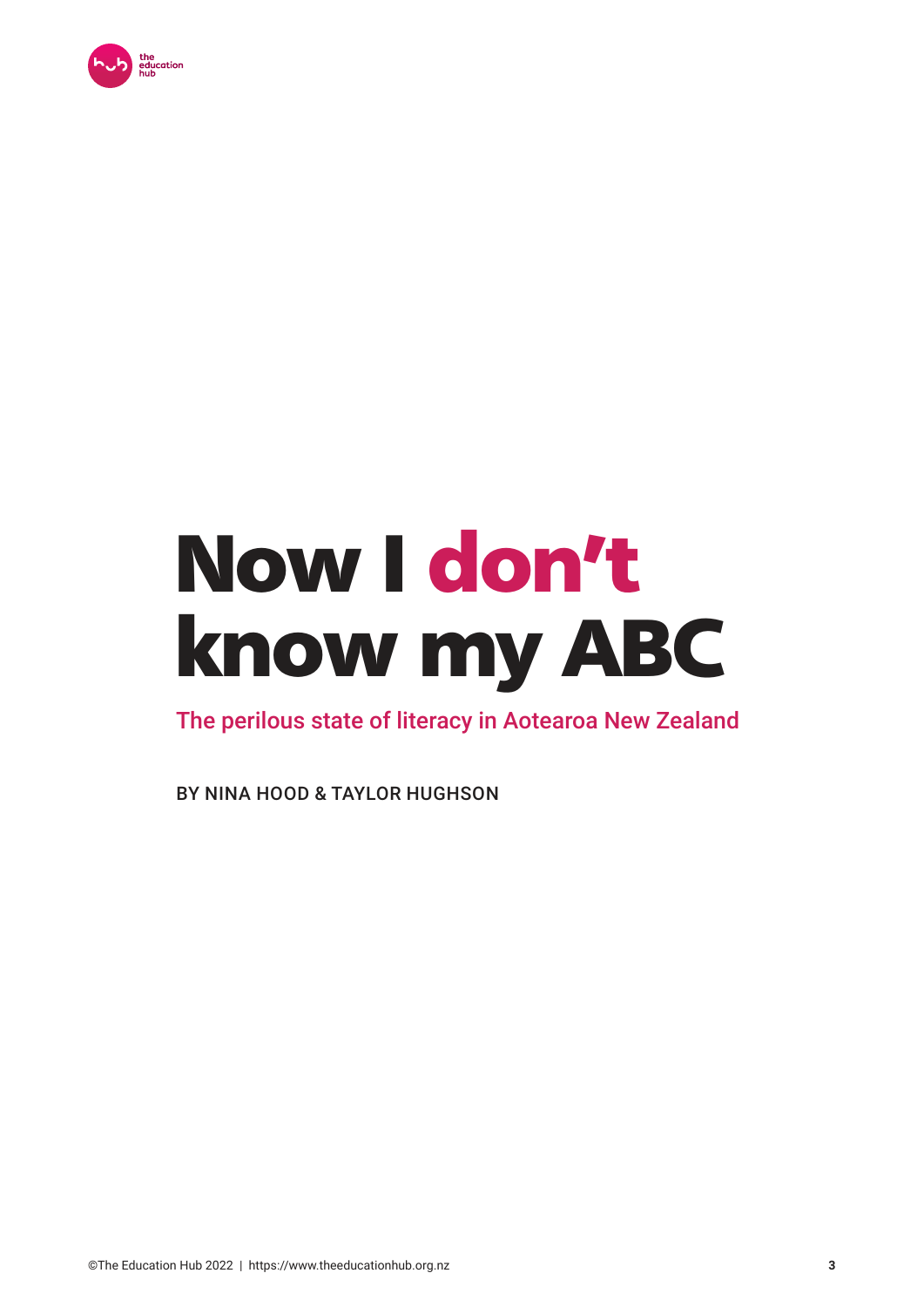

#### **Executive** summary

**A 2020 UNICEF report found that only 64.6% of Aotearoa New Zealand fifteen-year-olds have basic proficiency in reading and maths<sup>1</sup> . Turning that around, a staggering 35.4% - over a third of fifteen-year-olds – struggle to read and write. Given the critical (and growing) importance of literacy, not only for education and employment but also for broader life outcomes, this statistic is deeply worrying. That something must be done to address the distressingly low literacy rates in Aotearoa New Zealand is clear. This report draws on the best available evidence to understand more fully exactly where Aotearoa New Zealand is and how we got here, in order to inform ongoing discussions on how we address the literacy crisis in this country. As such, it is hoped that it can be a call to action as well as potentially feeding into the work the government currently has underway to address literacy achievement in Aotearoa New Zealand's education system**

#### **Where are we at?**

- **IDED The overarching picture of Aotearoa New Zealand's literacy achievement** is concerning; however, limitations in available data make it challenging to offer a comprehensive picture of literacy achievement.
- **The performance of both primary and secondary school students has been** declining in most reliable measures of reading achievement, especially since 2009. In recent years, not only has Aotearoa New Zealand's reading achievement declined faster than in comparable countries, but the proportion of students achieving at the highest levels in reading has also decreased.
- $\bullet$  The few reliable studies of writing achievement indicate that large numbers of Aotearoa New Zealand children have significant issues with writing, and that these issues are getting worse over time.
- **•** Persistently large gaps remain between students from different socioeconomic backgrounds, and these gaps continue to be higher than in comparable countries.
- $\bullet$  There remain persistently large gaps between the literacy levels of different ethnic groups, with Pākehā and Asian students consistently achieving, on average, higher reading and writing scores than Māori and Pasifika students.
- There continue to be large gender gaps in literacy, with girls achieving, on average, higher reading and writing scores than boys.

 <sup>1</sup> UNICEF. (2020). *Worlds of Influence: Understanding What Shapes Child Well-being in Rich Countries*. UNICEF. [https://www.unicef.org.nz/](https://www.unicef.org.nz/stories/new-report-card-shows-that-new-) [stories/new-report-card-shows-that-new](https://www.unicef.org.nz/stories/new-report-card-shows-that-new-)zealand-is-failing-its-children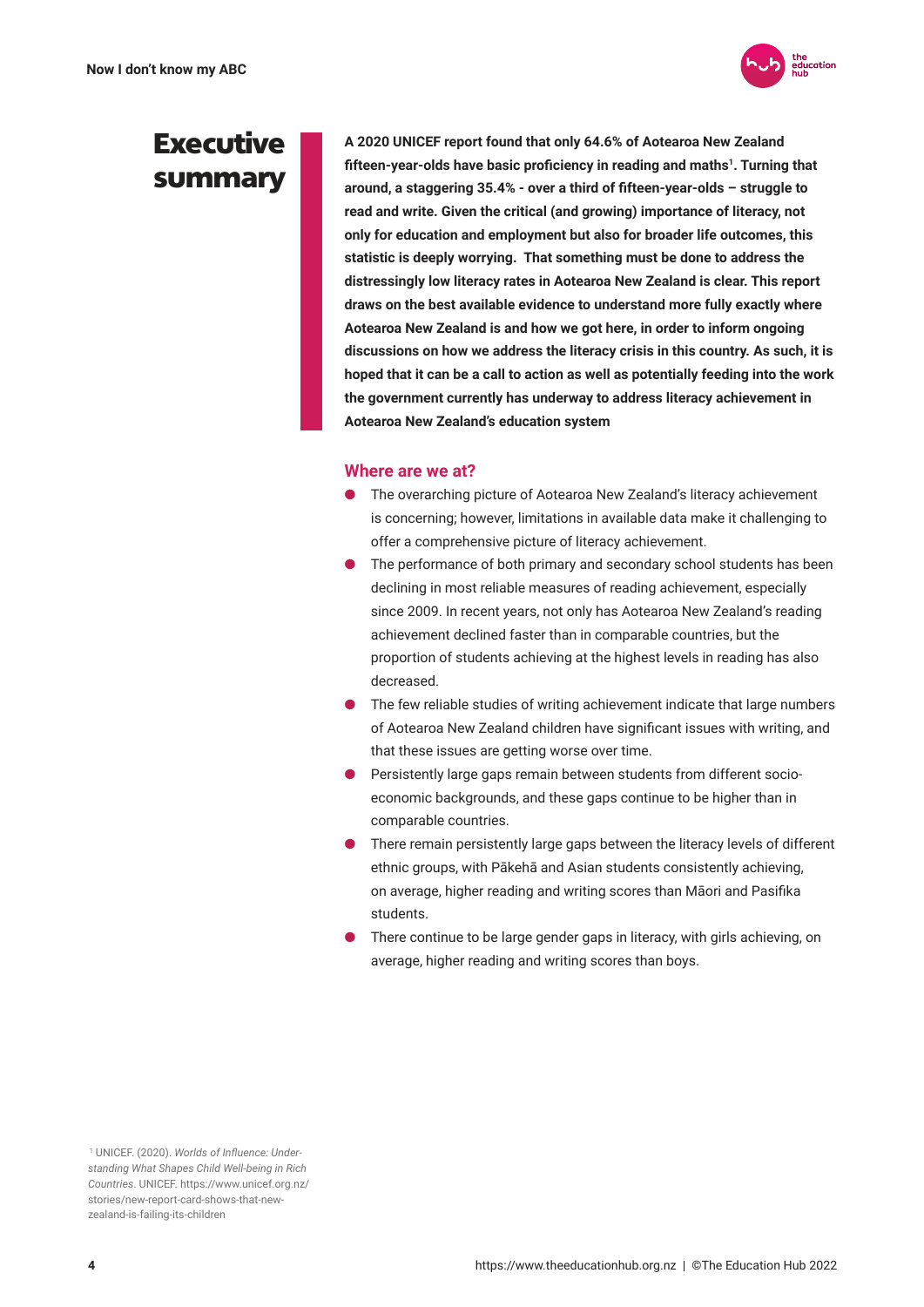



#### **How did we get here?**

It is challenging to unravel exactly why Aotearoa New Zealand's literacy levels are as low as they are. There are undoubtedly multiple, inter-connected contributing factors. However, there is too little large-scale or reliable research into literacy in Aotearoa New Zealand to draw any definitive conclusions, and what research is available does not allow clear causal links to be drawn. However, combining international research together with local studies does enable the identification of possible, and in many cases even probable, contributing factors:

- **•** For the past 20 years, Aotearoa New Zealand has lacked a national literacy strategy meaning there is no clear, coordinated plan for how all parts of the education system need to work together to improve literacy achievement.
- **IDUM** The nature of the New Zealand Curriculum (NZC) and NCEA has led to differences in the breadth and depth of knowledge students acquire, as well as opportunities for students to engage with complex texts and to develop critical literacy skills.
- $\bullet$  Effective pedagogy, supported by high-quality assessment, is not present in all early childhood education centres, schools, or classrooms.
- $\bullet$  High quality, systematic support, including effective literacy interventions at every level of schooling, are not available to all students who need it.
- Māori-medium education lacks a range of contextually appropriate literacy supports, including adequate funding, resourcing, assessment tools or professional development opportunities.
- $\bullet$  Systemic racism and discrimination within the schooling system continues to significantly impact some students' ability to succeed
- $\bullet$  High levels of absenteeism and transience, particularly among certain groups of students, is limiting the amount of [literacy] instruction some students receive.
- There are significant disparities in the home literacy environments of children
- The number of young people reading for enjoyment and the amount of time young people spend reading is decreasing.
- Increased use of digital devices is potentially impacting literacy; however, the data on this are complex and suggest that, in education, how and by whom devices are used is as important as how often devices are used.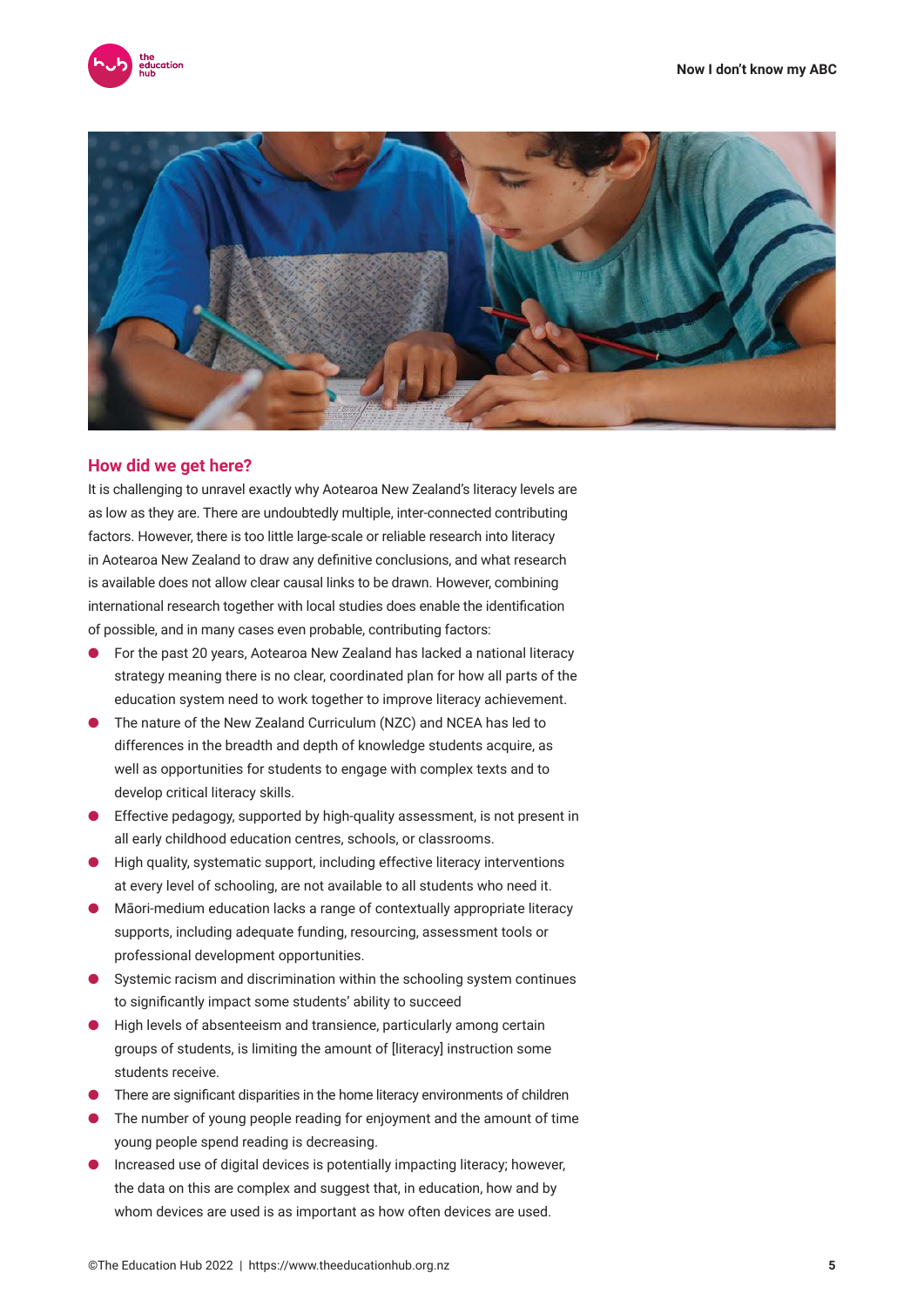

#### **Where to next?**

To have the greatest chance of changing the tide and improving the currently declining literacy levels in Aotearoa New Zealand, any response should be carefully planned, multifaceted, and coordinated across national-level, schoollevel, and societal-level contexts and actors. Such a response should include:

- Developing a national, coordinated strategy to drive improvement and reform efforts, including a separate strategy for Māori medium education
- **e** Ensuring all children receive the best literacy start through both family and community as well as early childhood education interventions
- **•** Providing guidance on effective pedagogy across all levels of schooling, which is based on the best available evidence
- Including high quality assessment (both formal and informal) as part of any pedagogical reform
- **e** Ensuring a broad, diverse, and knowledge-rich curriculum is present in all schools
- $\bullet$  Accompanying changes to the curriculum with changes to NCEA, which ensure all students receive rich opportunities to learn
- Establishing a sophisticated, fit-for-purpose, targeted national response to intervention approach that works across all year levels and in all schools
- **e** Ensuring teachers hold the necessary knowledge and know-how to provide high quality literacy instruction and rich opportunities to learn for all students by reforming current initial teacher education and professional learning and development
- Developing a robust strategy to support students to read widely for pleasure
- **I** Underpinning such a national reform initiative must be a research and evaluation programme to facilitate improved understanding of the factors influencing literacy achievement, to assess the impact of new initiatives, and to support ongoing improvement efforts.

Addressing the literacy crisis in Aotearoa New Zealand will require reform at all levels. It is not a quick fix. It is something that requires a dedicated, connected response and a true commitment and desire to make a change. While there are few significant studies exploring system-wide literacy improvement efforts, literacy has one of the more robust and extensive research bases of all areas of education. This, coupled with what is known about the components that comprise effective education reform and school improvement efforts, means that improving the literacy achievement of Aotearoa New Zealand's young people should be possible. Indeed, the failure to do so can rightly be called a national crisis.

**<sup>1</sup>** Note that of the eight-week period, two weeks were the end of term 1 holidays, and most schools partially reopened for a small number of children when the country moved to Level 3 on April 27th .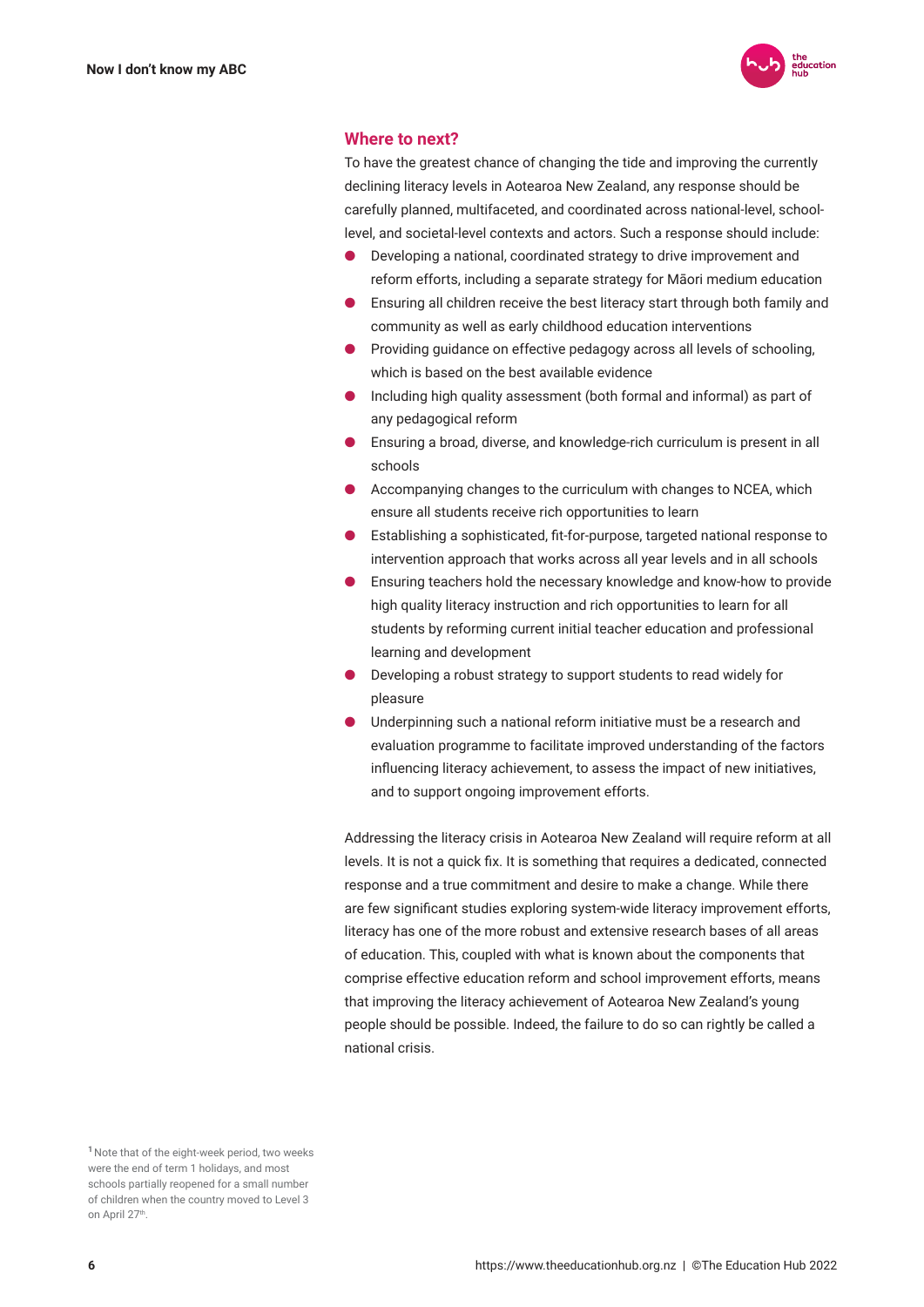

#### **The impetus for this report**

#### **Recollections of a Resource Teacher of Literacy (RTLit), Christchurch 2021**

There was a boy at one of my schools who I took on when he was halfway through Year 6 [aged 10 or 11], and at this point he couldn't read or write at all. In fact, when I first assessed him, he said to me "this is really embarrassing, but I don't even know the alphabet". So, we started right from scratch. It took a while for him to understand the relationship between sounds and letters and his phonemic awareness developed very slowly; he did have speech difficulties as well. Once he got it, he did speed up in his reading acquisition. We got to the point where he could read cvc [consonant, vowel, consonant e.g. cat] words. Then I didn't see him for a while because of the lockdowns. [After the lockdowns] I reassessed him. After the assessment I asked him if he'd like to read me anything and he went away and got a book, and he was able to read to me the fiction story he selected very well. He then said "I want to read more" and he read a non-fiction story to me. He then asked if he could have more books. And that was just such a delightful change for me from a child who had behavioural difficulties and couldn't read or write at all and was now asking for books and reading for pleasure.

It would be easy to dismiss the story above as a one off. That a child could enter Year 6 following five years of schooling and not know the alphabet seems unfathomable. Unfortunately, available data suggest that poor literacy levels are in fact a widespread issue. Kickstarting this whole project to better understand literacy in Aotearoa New Zealand was the statistic, published in a UNICEF report from 2020, that only 64.6% of Aotearoa New Zealand fifteen-year-olds have basic proficiency in reading and maths<sup>2</sup>. Turning that around, a staggering 35.4% - over a third of fifteen-year-olds – struggle to read and write. Given the critical (and growing) importance of literacy, not only for education and employment but also for broader life outcomes, this statistic is deeply worrying.

Research has demonstrated a significant relationship between literacy and the ability to reason efficiently and critically, particularly in the context of solving novel problems. More literate individuals also enjoy better health and wellbeing, and live longer. Even when controlling for other potential factors such as age, gender, socioeconomic status, and ethnicity, lower literacy has been consistently associated with outcomes as diverse as lower incomes, more hospitalisations, lower vaccine uptake, lower participation in screening programmes

(such as those for certain forms of cancer) and increased recourse to emergency care, as well as being a predictor of criminal activity<sup>3</sup>.

That something must be done to address the distressingly low literacy rates in Aotearoa New Zealand is clear. Literacy, and more particularly, how to teach reading, writing, and oral language in schools, remains a contested area in educational research, policy, and practice. This report draws on the best available evidence to understand more fully exactly where Aotearoa New Zealand is and how we got here, in order to inform ongoing discussions on how we address the literacy crisis in this country. As such, it is hoped that it can be a call to action as well as potentially feeding into the work the government currently has underway to address literacy achievement in Aotearoa New Zealand's education system.

This report is composed in such a way as to make it accessible to as broad an audience as possible. For those wanting to dig a bit deeper and to more fully understand the research and data that inform the ideas raised here, a more detailed discussion of the evidence is presented in a companion report, *What's happening with literacy in Aotearoa New Zealand? Building a comprehensive national picture*.

3 Text adapted from Hughson, T. (2021). *Literacy: Why it matters*. The Education Hub.<https://theeducationhub.org.nz/literacy-why-it-matters/>

<sup>&</sup>lt;sup>2</sup> UNICEF. (2020). *Worlds of Influence: Understanding What Shapes Child Well-being in Rich Countries. UNICEF. [https://www.unicef.org.nz/stories/new-report](https://www.unicef.org.nz/stories/new-report-card-shows-that-new-zealand-is-failing-its-children)*[card-shows-that-new-zealand-is-failing-its-children](https://www.unicef.org.nz/stories/new-report-card-shows-that-new-zealand-is-failing-its-children)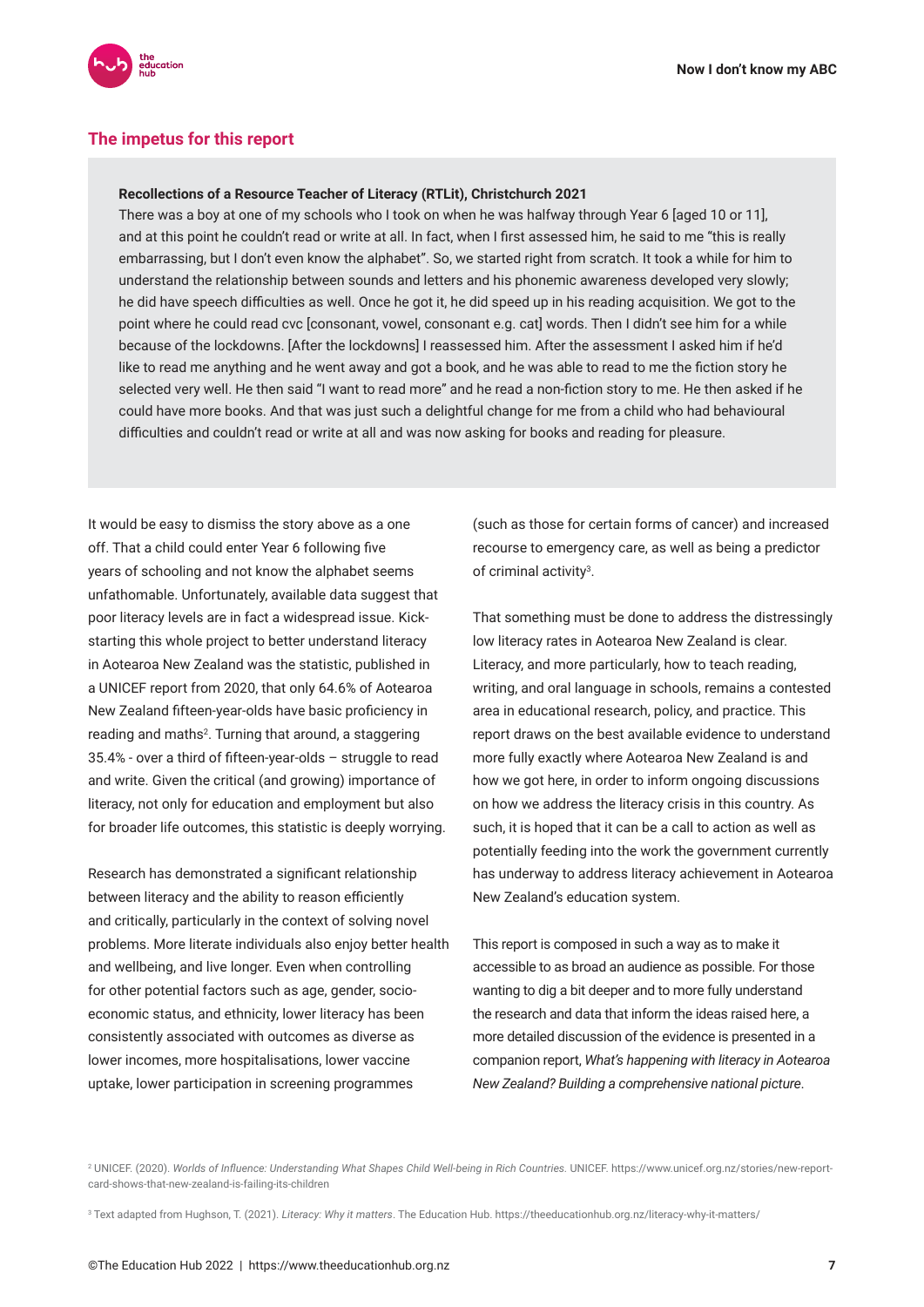

PART Where are we? 1 The overarching picture of Aotearoa New Zealand's literacy achievement is concerning; however, limitations in available data make it challenging to offer a comprehensive picture of literacy achievement.

The most reliable insights into literacy achievement in Aotearoa New Zealand (and those that form the basis of this report) come from three sources: (1) the Programme for International Student Assessment (PISA), which is three-yearly international study conducted by the OECD into fifteen-year old's ability to use their reading, mathematics and science knowledge and skills to meet real-life challenges; (2) the Progress in International Reading Literacy Study (PIRLS), a five-yearly international study monitoring trends in the reading achievement of ten-year olds; and (3) the National Monitoring Study of Student Achievement (NMSSA), which monitors student achievement across the New Zealand Curriculum, including in reading and writing, at Years 4 and 8 in English-medium state and state-integrated schools. While these provide a useful picture of literacy achievement over time in Aotearoa New Zealand, there remain significant gaps in our understanding. For example, Aotearoa New Zealand lacks rigorous nation-wide data sets in a number of key areas, particularly for students before Year 4 of school, as well as for other specific areas of literacy including writing, oracy, early literacy, and secondary school literacy.

While the data may be patchy, common themes emerge from the three studies, providing insight into literacy achievement in Aotearoa New Zealand over the past two decades.

The performance of both primary and secondary school students has been declining in most reliable measures of reading achievement, especially since 2009. In recent years, not only has Aotearoa New Zealand's reading achievement declined faster than in comparable countries, but the proportion of students achieving at the highest levels in reading has also decreased. The NMSSA from 2019 (the most recent year of data collection for reading and writing) found that only 63% of Year 4 students and 56% of Year 8 students are 'at or above' the expected level of reading proficiency [Chart 1].<sup>4</sup>



**Chart 1: NMSSA Reading Proficiency of Year 4 and Year 8 students 2019**



[https://www.educationcounts.govt.nz/](https://www.educationcounts.govt.nz/publications/series/nmssa/english/nmssa-2019-english-key-findings) [publications/series/nmssa/english/nmssa-](https://www.educationcounts.govt.nz/publications/series/nmssa/english/nmssa-2019-english-key-findings)[2019-english-key-findings](https://www.educationcounts.govt.nz/publications/series/nmssa/english/nmssa-2019-english-key-findings). In this report references for major datasets such as this will be provided just once, rather than every time these datasets are mentioned in the body of the report.

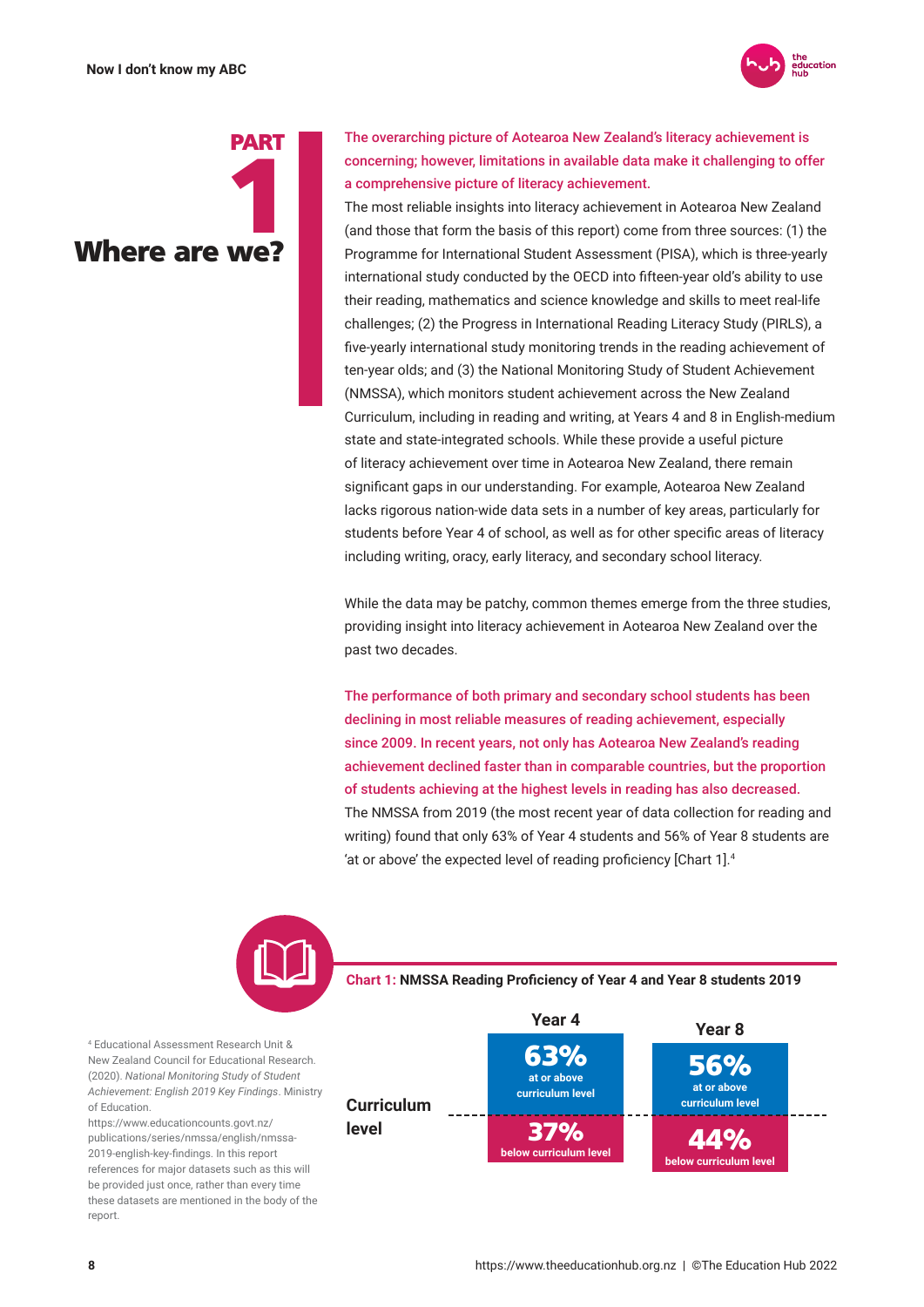

NMSSA findings broadly align with the most recent round of the PIRLS assessment, conducted in 2016, which found that 10% of 10-year-olds did not meet the low benchmark (a statistically significant drop from 2011) and a further 17% did not meet the intermediate benchmark, meaning that their ability to make inferences from simple texts was at nascent stages<sup>5</sup>. Taken together, these data suggest that 27% of 10-year-olds are achieving at substantially below the level expected for their age. Furthermore, the proportion of children reaching the high and advanced benchmarks dropped significantly in 2016 to 41% and 11% respectively [Chart 2].

10% **of 10-year-olds did not meet the low benchmark in the PIRLS 2016 assessment**



Percentage of students at each achievement level: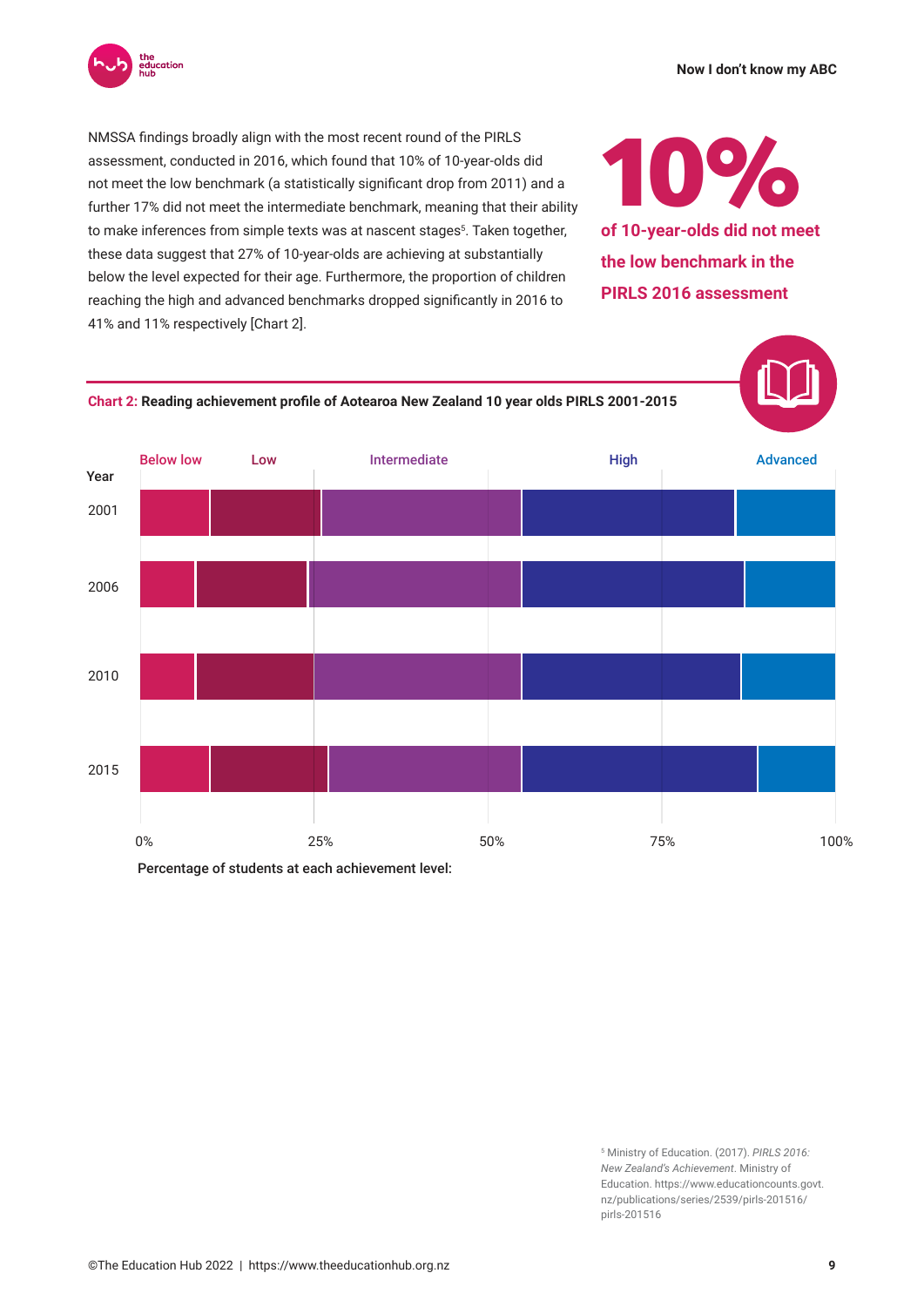

The most recent round of PISA testing (2018) found that the proportion of students with significant literacy issues in Aotearoa New Zealand (meaning they did not meet the reading baseline) has grown from 14% in 2000 to 19% by 2018. Simultaneously, the proportion of advanced readers (categorised in PISA as 'Level 5 literacy' and above) has declined from 19% in 2000 to 13% in 2018 [Chart 3].

 $0\%$  25% 25% 50% 75% 75% 100% 2000 2009 2006 2003 2015 2012 2018 Below level 2 Level 2 Level 3 Level 4 Level 5 or above **19 21 25 23 13 17 21 26 22 14 16 21 26 23 14 14 19 26 25 16 15 19 26 24 16 15 19 26 24 16 14 17 25 26 19 Chart 3: Reading achievement profile of Aotearoa New Zealand 15 year olds PISA 2000-2018** Year

**19** Percentage of students at each achievement level

While reporting isolated cross-country comparisons is not particularly useful, understanding how Aotearoa New Zealand's performance has changed over time - both relative to itself and other like countries - can help to provide a richer understanding of literacy achievement. Aotearoa New Zealand's mean reading score in PIRLS 2016 of 523 not only represents a statistically significant drop from the 2011 mean of 531 but also puts it 24th out of the 26 OECD nations who participated in PIRLS 2016, with only France & Chile scoring lower. Furthermore, Aotearoa New Zealand's performance declined the most out of the 11 English speaking nations who participated in PIRLS in both 2011 and 2016, at a time when many nations, including Australia, England, and Ireland were recording substantial gains in their students' reading ability. In 2016, Aotearoa New Zealand ranked 8/11 among these countries, placing it below Singapore, Australia, Ireland, Northern Ireland, Canada, the USA, and England, and above Malta, Trinidad & Tobago, and South Africa. Aotearoa New Zealand also had the second-widest distribution of scores among this group of countries.

Analysis of PISA data paints a similar picture. Since 2000, the average reading score of Aotearoa New Zealand students has declined significantly, by 23 points, from 529 in 2000 to 506 in 2018, with the most marked drop between 2009 and 2012. This 23-point decline is much more pronounced than the seven-point decline in the OECD average over the same time period.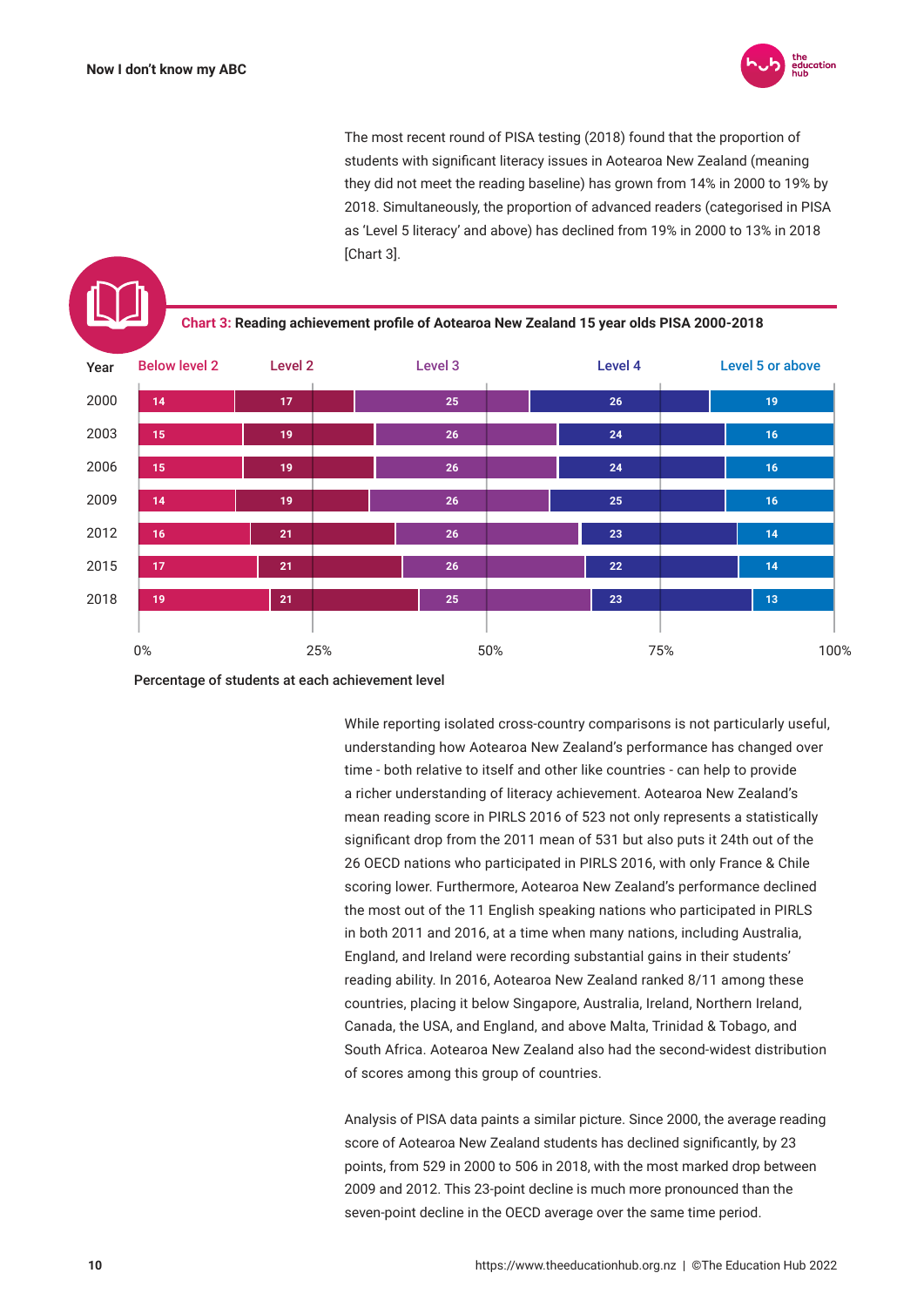

The few reliable studies of writing achievement indicate that large numbers of Aotearoa New Zealand children have significant issues with writing, and that these issues are getting worse over time.

The number of students at or above the expected level of writing as outlined by the NMSSA in Year 4 is 63%, dropping to only 35% of students by Year 8 [Graph 4]. The NMSSA also shows a (statistically significant) decline of 2 scale points in writing achievement for Year 4 students between 2012 and 2019, which represents about a third of a year's progress, a substantial amount when students have attended school for fewer than 4 years. This drop includes larger declines in Year 4 writing for some sub-population groups: boys (3 scale points), Pākehā (4 scale points) and high decile students (4 scale points).<sup>7</sup>



**Chart 4: NMSSA Writing Proficiency of Year 4 and Year 8 students 2019**

#### Persistently large gaps remain between students from different socio-economic backgrounds, and these gaps continue to be higher than in comparable countries.

The NMSSA data determined, on average, an 8-scale point gap in student achievement in Year 4 writing between high and low decile schools, which equates to nearly one year's difference in progress. This grows to a 12-scale point gap (nearly 1.5 years of progress) in average achievement in writing by Year 8. Even greater differences were found in reading with a 17-scale point gap between average achievement in high and low decile schools in Year 4 and a 16-scale point gap in Year 8, equating to a nearly two-year gap between student achievement in high and low decile schools.

These findings are consistent with data from PIRLS 2016, which identified a gap of 67 points between students categorised as being in 'more affluent' schools (who scored an average of 551 points) and 'less affluent' schools (who scored an average of 484 points), compared to an average gap internationally of 43 points. While the gap between these groups of students did narrow between 2011 and 2016, this is due to the small but statistically significant decrease of 9 points in the mean score of more affluent students.

Similar findings are present in the 2018 PISA data, which found socioeconomically advantaged students outperformed disadvantaged students in

**The NMSSA data determined, on average, an 8-scale point gap in student achievement in Year 4 writing between high and low decile schools, which equates to nearly one year's difference in progress**

7 In the NMSSA writing assessment, 7 scale points is equivalent to one year's progress. For the NMSSA reading assessment, 9 scale points is equal to one year's progress. It is important to keep this difference in mind when reading the following sections.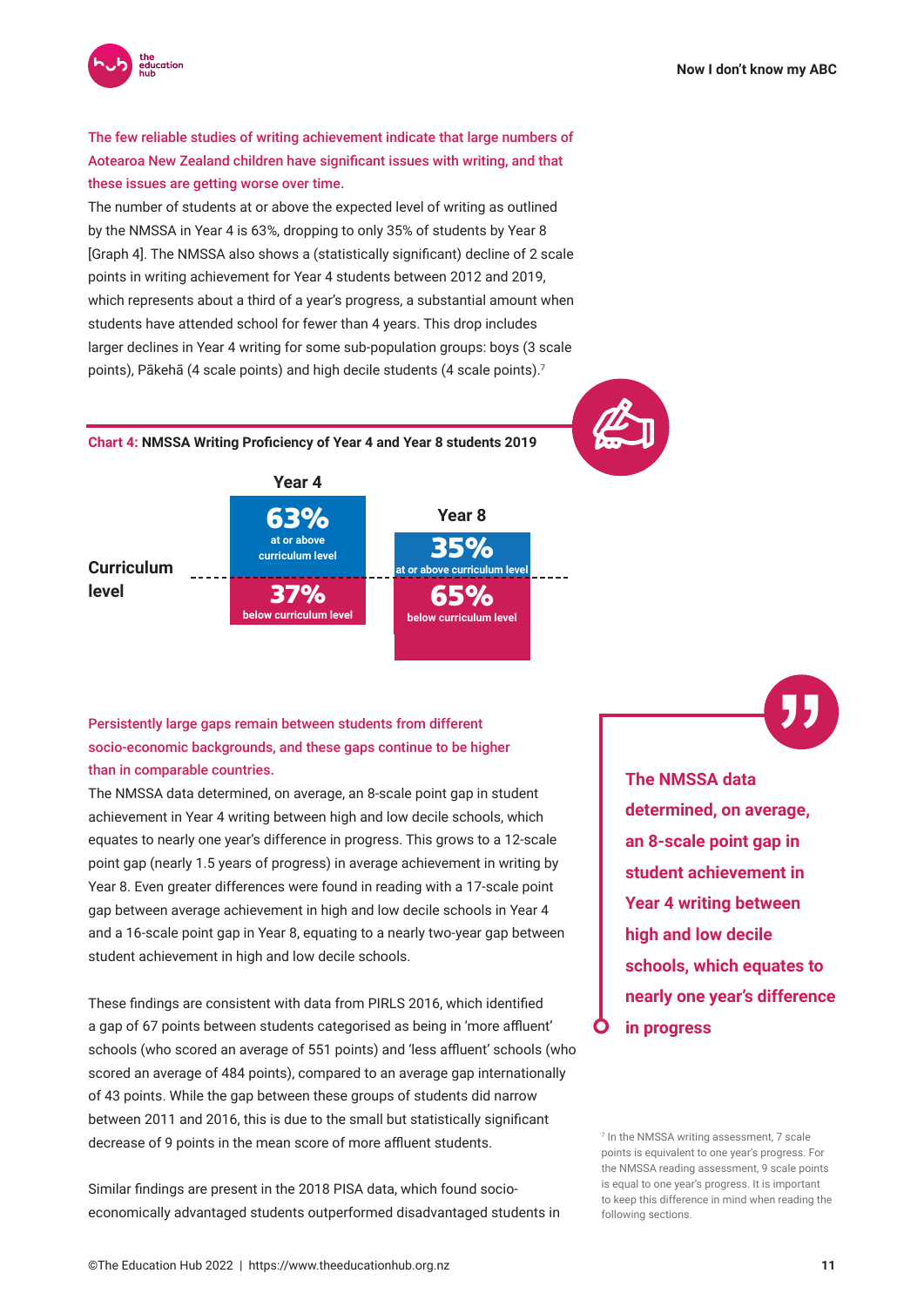**In Year 4, ākonga Māori** 

**in writing and 9 scale** 

**points lower in reading** 

**compared to non-Māori** 

**students.**

**score 5 scale points lower** 



reading by 96 score points in Aotearoa New Zealand compared to 88 points on average across OECD countries. While this gap has been narrowing over time, it is only because the reading achievement of socio-economically advantaged students has been declining at a faster rate than that of disadvantaged students (21 points compared with 13 points since 2009).

There remain persistently large gaps between the literacy levels of different ethnic groups, with Pākehā and Asian students consistently achieving, on average, higher reading and writing scores than Māori and Pasifika students. The NMSSA data show that in Year 4, ākonga Māori score 5 scale points lower in writing and 9 scale points lower in reading compared to non-Māori students, the equivalent of approximately three quarters of a year and one year of learning respectively. By Year 8, this gap extends to 10 scale points in both writing and reading, which is equivalent to over one year's progress. While there is no statistically significant difference in writing scores between Year 4 Pasifika and non-Pasifika students, by Year 8 Pasifika students score on average 3 scale points lower than non-Pasifika students, or approximately onethird of a year behind. In reading, Pasifika students on average scored 12 scale points lower than non-Pasifika at Y4 and 13 scale points lower at Y8, equivalent to nearly one and a half years of learning.

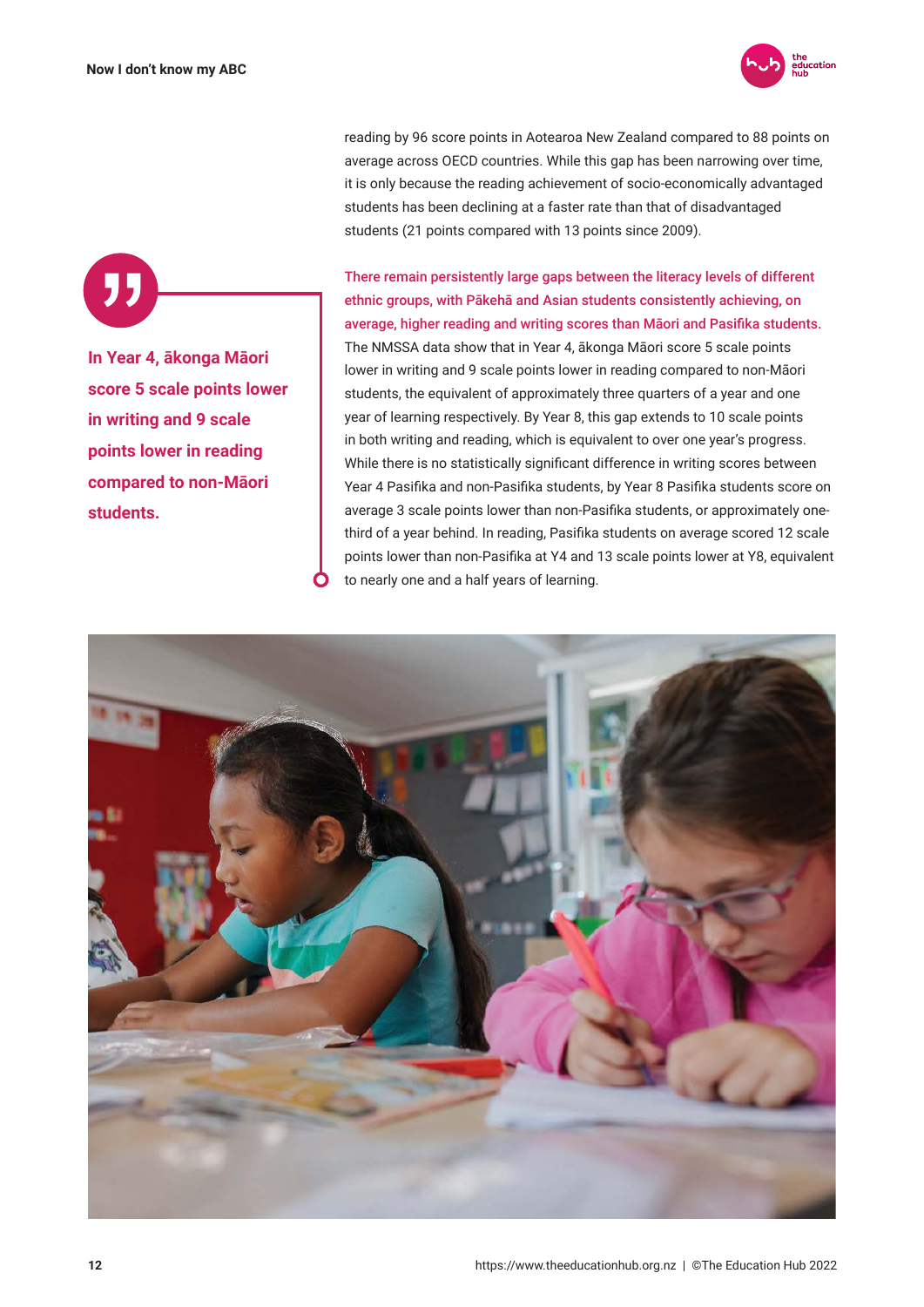



The PIRLS 2016 and PISA 2018 data similarly highlight the significant ethnic gaps in literacy achievement in Aotearoa New Zealand. In PIRLS, at age 10, Pākehā students received an average score of 545 points, compared to an average score of 479 for ākonga Māori and 485 for Pasifika students. PISA data show that compared to the Aotearoa New Zealand average reading score of 506 points, the average score was significantly lower both for ākonga Māori at 463 and Pasifika students at 442, compared to an average score of 524 for Pākehā students and 517 for Asian students. Furthermore, since 2000, statistically significant declines have been identified for ākonga Māori as well as Pasifika and Pākehā students.

#### There remain persistently large gender gaps in literacy, with girls achieving, on average, higher reading and writing scores than boys.

The NMSSA data show that in writing, girls on average outperformed Year 4 boys by 11 scale points in Year 4 and 12 scale points in Year 8, the equivalent of over one year's learning. Similarly in reading, girls on average outperformed boys by 7 scale points in Year 4 and 5 scale points in year eight, equivalent to over half a year of progress. In PIRLS 2016 there was a 21-point gap between girls' and boys' reading achievement, the 12th largest gender gap out of the 50 countries who participated. Similarly in PISA 2018, the mean reading performance score for girls (520 points) was significantly higher than that of boys (491). While this gap has been narrowing since 2009, this is only because girls' reading achievement has been declining at a faster rate than boys.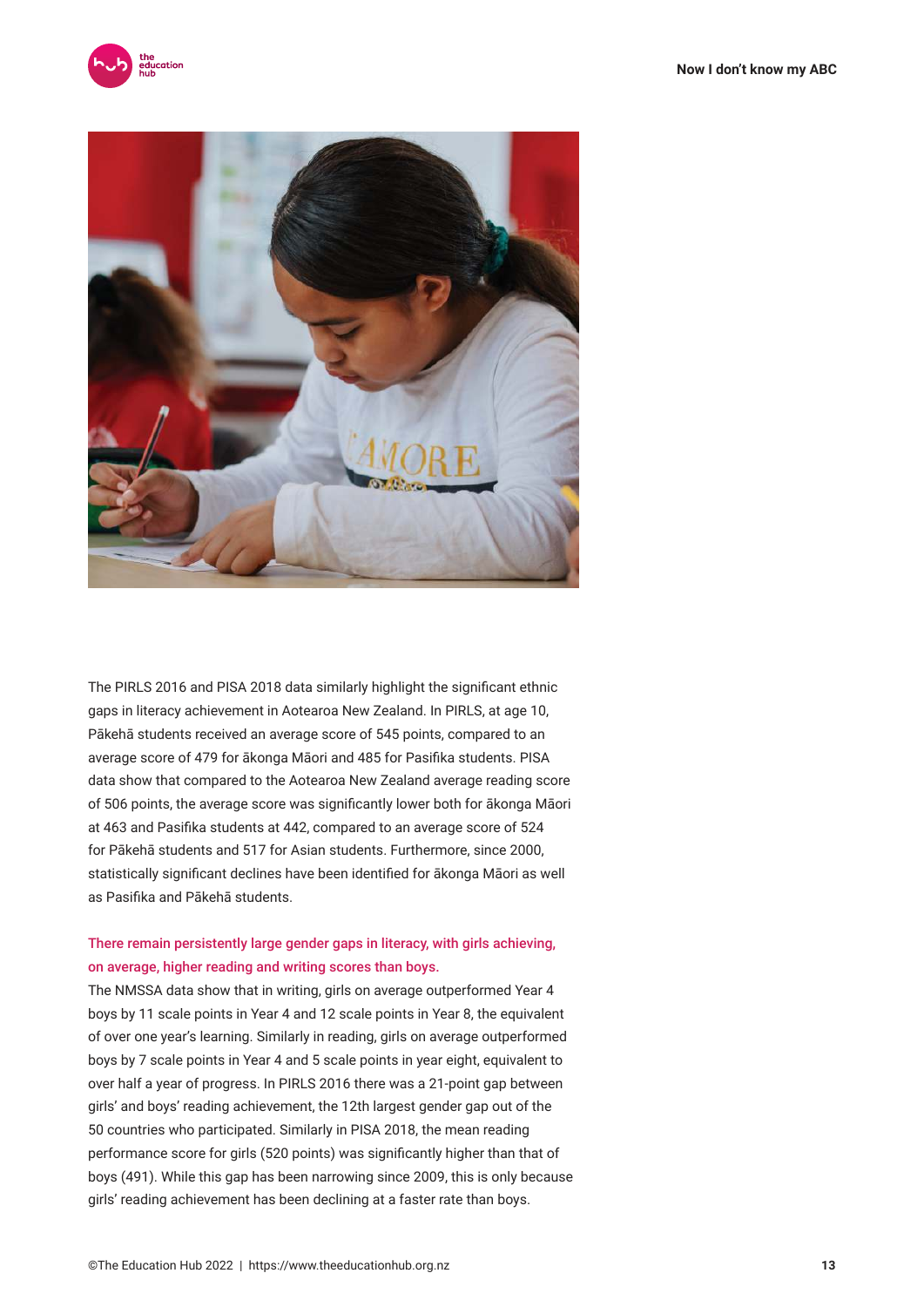





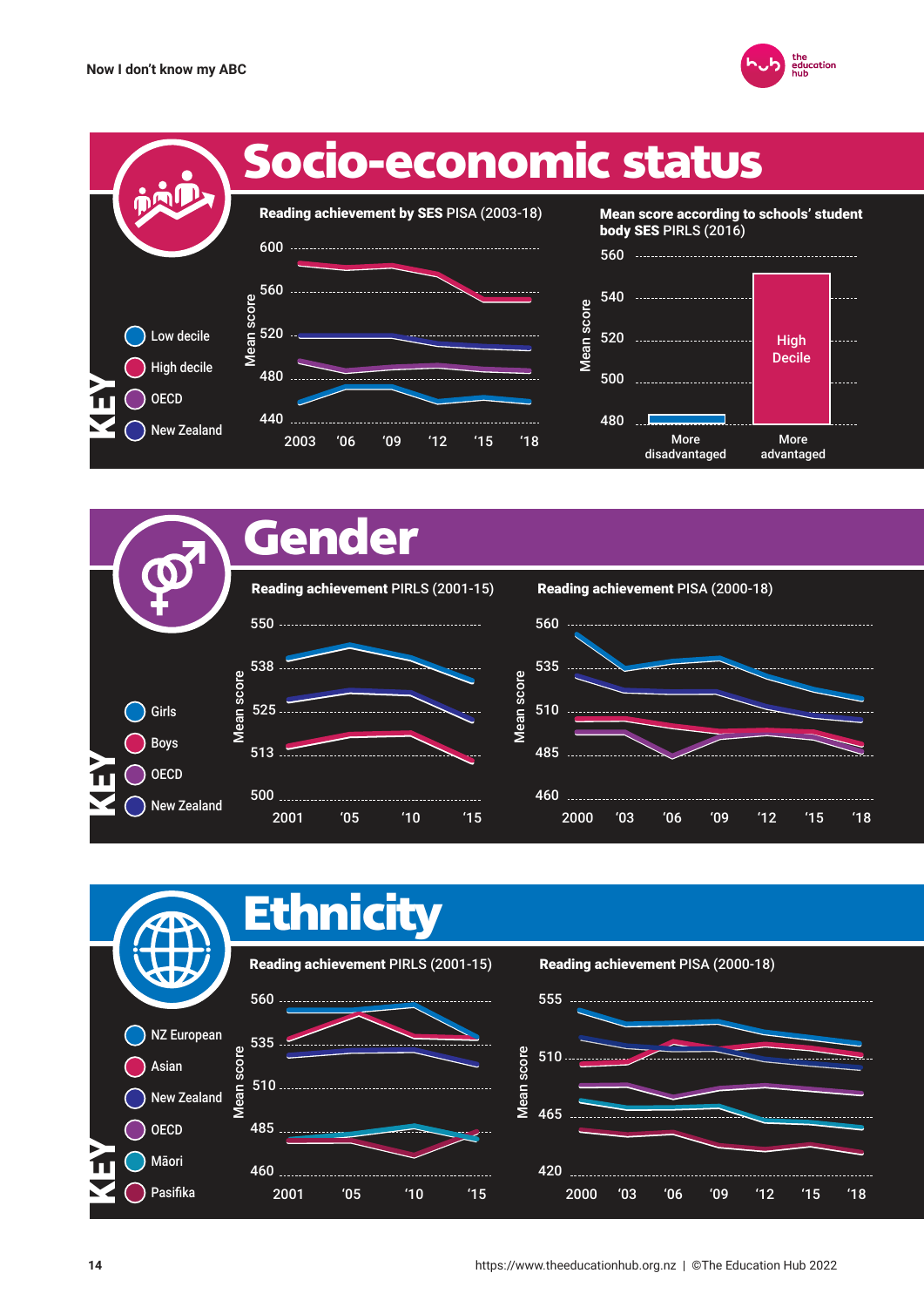





Writing Reading Reading Reading Reading Reading Reading 70 100 77.5 107.5 85 115 92.5 122.5 es<br>
Mean<br>
Mean<br>
Moral<br>
Moral<br>
Moral<br>
Moral<br>
Moral<br>
Moral<br>
Moral<br>
Moral<br>
Moral<br>
Moral<br>
Moral<br>
Moral<br>
Moral<br>
Moral<br>
Moral<br>
Moral<br>
Moral<br>
Moral<br>
Moral<br>
Moral<br>
Moral<br>
Moral<br>
Moral<br>
Moral<br>
Moral<br>
Moral<br>
Moral<br>
Moral<br>
Moral<br>
Mor  $\frac{6}{3}$  115<br>  $\frac{6}{3}$  107.5 Reading and writing achievement NMSSA (2019) **Year 4** Year 8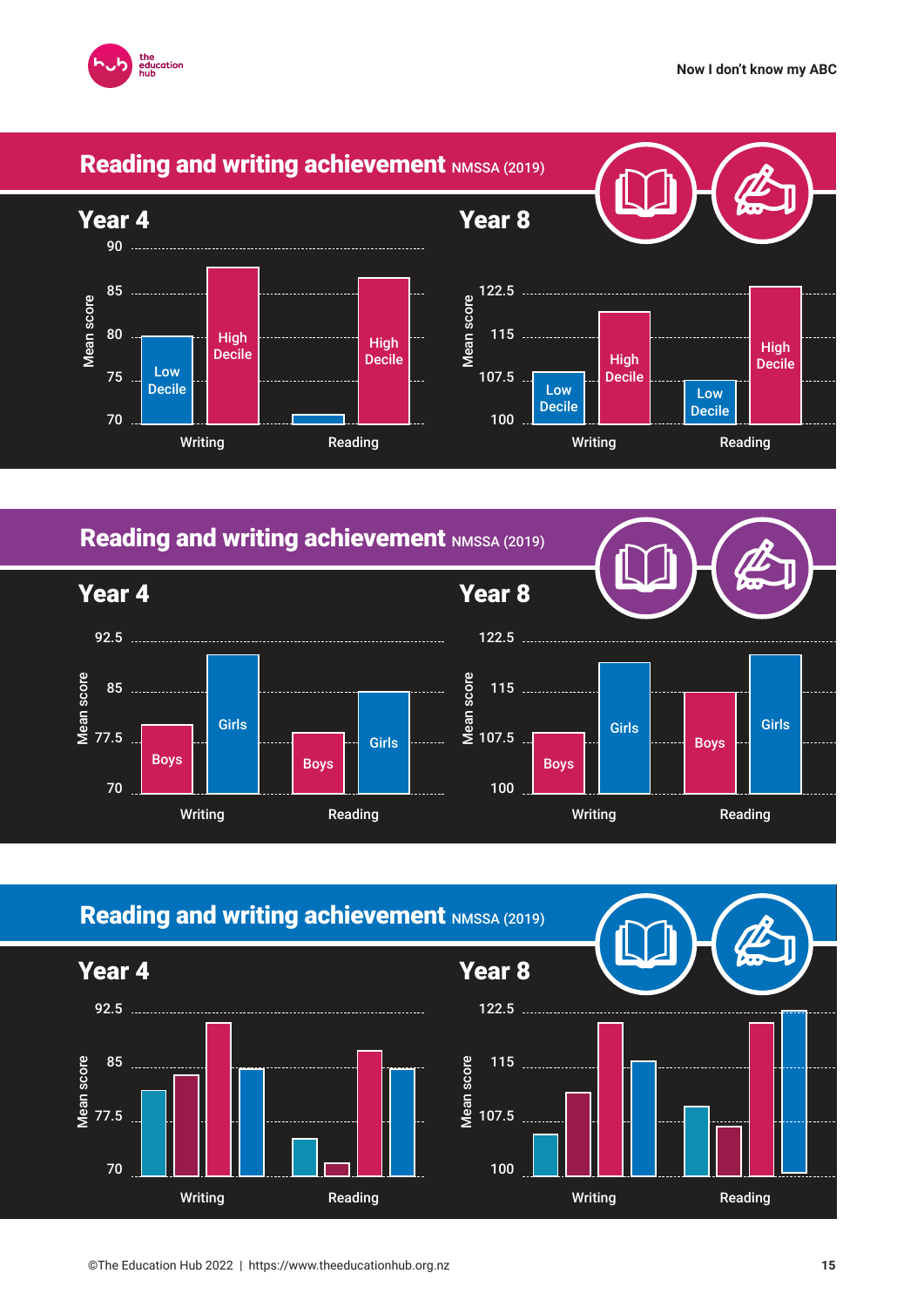

## How did we 2 get here?

PART

8 Campbell, C., Fullan, M., & Glaze, A. (2006). Unlocking potential for learning. *Effective district-wide strategies to raise student achievement in literacy and numeracy*. Ontario Ministry of Education; Gallagher, M. J., Malloy, J., & Ryerson, R. (2016). Achieving excellence: Bringing effective literacy pedagogy to scale in Ontario's publicly-funded education system. *Journal of educational change*, 17(4), 477-504; Levin, B. (2010). The challenge of large-scale literacy improvement. *School Effectiveness and School Improvement*, 21(4), 359-376; Stannard, J., & Huxford, L. (2007). *The literacy game: The story of the National Literacy Strategy*. Routledge.

9 Hoover, W., & Tunmer, W. (2020). *The Cognitive Foundations of Reading and Its Acquisition*. Springer; Jeon, E. H., & Yamashita, J. (2014). L2 reading comprehension and its correlates: A meta‐analysis*. Language learning*, 64(1), 160-212.; Nagy, W., & Townsend, D. (2012). Words as tools: Learning academic vocabulary as language acquisition. *Reading research quarterly*, 47(1), 91-108; Perfetti, C. A., & Adlof, S. M. (2012). *Reading comprehension: A conceptual framework from word meaning to text meaning.* In J. Sabatini & E. Albro (Eds.), *Assessing reading in the 21st century: Aligning and applying advances in the reading and measurement sciences* (pp.3-21). Rowman & Littlefield.

**It is challenging to unravel exactly why Aotearoa New Zealand's literacy levels are as low as they are. There are undoubtedly multiple, inter-connected contributing factors. However, there is too little large-scale or reliable research into literacy in Aotearoa New Zealand to draw any definitive conclusions, and what research is available does not allow clear causal links to be drawn. However, combining international research together with local studies does enable the identification of possible, and in many cases even probable, contributing factors. This section will discuss these potential factors, with a specific focus on those factors internal to the education system. While broader societal factors, not least socio-economic inequality, are central to explaining varying levels of academic achievement, this report is just focused on what we can do within the education system to improve outcomes for all. A more detailed examination of the research base drawn on, alongside some consideration of the impact of broader societal factors, is available in our companion report.** 

#### For the past 20 years, Aotearoa New Zealand has lacked a national literacy strategy.

The government does not currently have a clear, coordinated plan for how all parts of the education system need to work together to improve literacy achievement (although it is in the process of developing one). This has resulted in evolving evidence on effective literacy practice not being disseminated or implemented across the system, and funding and other forms of literacy support including resources and interventions not being systematically allocated to the parts of the system (such as particular schools or students) that need them most. What is more, until 2021 there was not a professional learning and development programme designed to upskill teachers in effective literacy teaching strategies (although note that the currently running professional learning and development programme addresses only certain aspects of literacy instruction in the first years of primary school). While studies of nation-wide literacy efforts are limited, the available research does suggest that having a clear plan and developing specific and targeted systemwide initiatives to help make that plan a reality are crucial to improving literacy outcomes.<sup>8</sup>

#### The nature of the New Zealand Curriculum (NZC) and NCEA has led to differences in the breadth and depth of knowledge students acquire, as well as opportunities for students to engage with complex texts and to develop critical literacy skills.

Knowledge is critical for reading (and writing). The ability to comprehend a text (provided one can decode words) is directly connected to whether individuals have the relevant vocabulary and background knowledge to make sense of what they are reading.<sup>9</sup> As all new information is interpreted in relation to what we already know, people with a larger mental lexicon and more extensive knowledge base not only more easily comprehend a wider range of texts but also are able to undertake more sophisticated analysis of those texts. The importance of existing knowledge to reading achievement was recently shown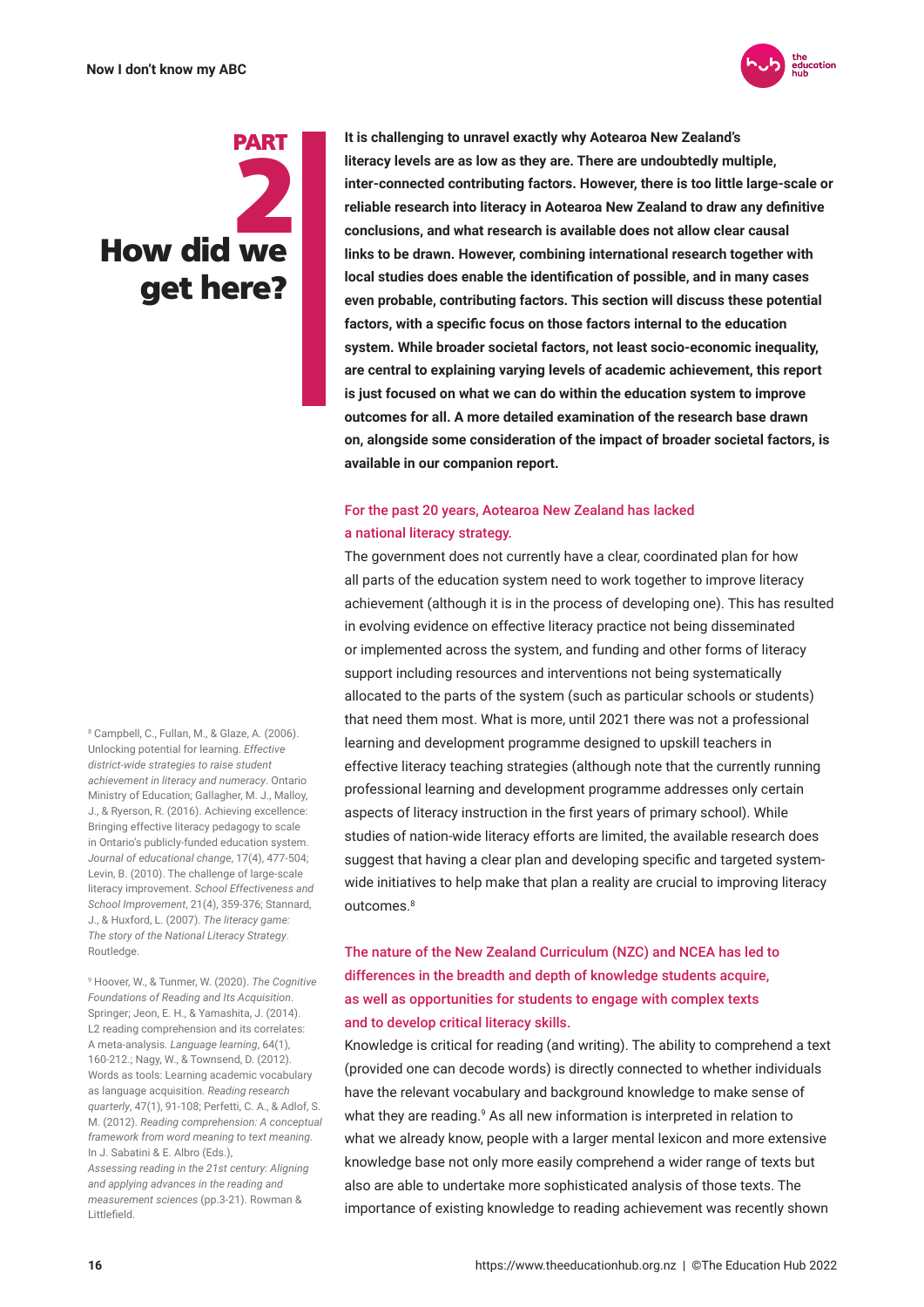



in an Australian randomised control trial study which examined the impact of providing children with culturally and contextually relevant texts and questions. The study found that making content culturally relevant to regional and Aboriginal students could close the Indigenous reading gap by 50 per cent and reduce the urban-rural gap by a third.<sup>10</sup>

Reading and writing achievement, particularly as students advance through school, relies not only on the instruction and learning that occurs during dedicated literacy or English lessons but is supported and built across all curriculum areas.<sup>11</sup> However, the largely content-free nature of the New Zealand Curriculum means that the knowledge to which students are exposed across all areas of the Curriculum, and at all years of schooling, varies considerably. While we lack large-scale studies in Aotearoa New Zealand exploring the content that students engage with during their schooling, there are small-scale studies, focused on individual subjects and a limited number of teachers and classrooms, which have found evidence of some students experiencing a narrow curriculum at school.<sup>12</sup>

There exists further evidence – again from a limited number of small-scale studies – that the length and complexity of texts students encounter at school varies considerably.<sup>13</sup> Low-level texts and limited opportunities to develop the critical literacy skills that are increasingly important for engaging with the vast amounts of information (and misinformation) to which we currently have access are hampering students' ongoing achievement. Several of these studies have specifically posited that the nature of NCEA has also contributed to these limited opportunities for students.

<sup>10</sup> Dobrescu, I., Holden, R., Motta, A., Piccoli, A., Roberts, P. & Walker, S. (2021). *Cultural Context in Standardised Tests*. Working Paper. University of New South Wales Economics of Education Knowledge Hub. [https://static1.squarespace.](https://static1.squarespace.com/static/606d0efce3d8ab58471157c4/t/61b5cbd9f3c0e91347c7c5db/1639304168125/Dubbo+December+2021.pdf) [com/static/606d0efce3d8ab58471157c4/t/6](https://static1.squarespace.com/static/606d0efce3d8ab58471157c4/t/61b5cbd9f3c0e91347c7c5db/1639304168125/Dubbo+December+2021.pdf) [1b5cbd9f3c0e91347c7c5db/1639304168125/](https://static1.squarespace.com/static/606d0efce3d8ab58471157c4/t/61b5cbd9f3c0e91347c7c5db/1639304168125/Dubbo+December+2021.pdf) [Dubbo+December+2021.pdf](https://static1.squarespace.com/static/606d0efce3d8ab58471157c4/t/61b5cbd9f3c0e91347c7c5db/1639304168125/Dubbo+December+2021.pdf)

<sup>11</sup>Lesaux, N. K., Kieffer, M. J., Kelley, J. G., & Harris, J. R. (2014). Effects of academic vocabulary instruction for linguistically diverse adolescents: Evidence from a randomized field trial. *American Educational Research Journal*, 51(6), 1159-1194; Nagy, W., & Townsend, D. (2012). Words as tools: Learning academic vocabulary as language acquisition. *Reading research quarterly*, 47(1), 91-108

<sup>12</sup> Ormond, B. (2011). Transformative shifts in art history teaching: The impact of standards-based assessment. *The Curriculum Journal*, 22(4), 567-590; Ormond, B. (2018). The impact of standards-based assessment on knowledge for history education in New Zealand. *Assessment in Education: Principles, Policy & Practice*  26(2), 143-165; Wood, B. E., & Sheehan, M. (2021). Transformative disciplinary learning in history and social studies: Lessons from a high autonomy curriculum in New Zealand. *The Curriculum Journal*, 32(3), 495-509; see also references for the below footnote.

<sup>13</sup> Hughson, T. A. (2021). Learnification and the outcomes‐focused curriculum: The case of secondary school English in Aotearoa New Zealand. *The Curriculum Journal* 32(4), 652–66; Wilson, A., Madjar, I., & McNaughton, S. (2016). Opportunity to learn about disciplinary literacy in senior secondary English classrooms in New Zealand, *The Curriculum Journal*, 27(2), 204-228; Wilson, A., & Jesson, R. (2018). A case study of literacy teaching in six middle-and high-school science classes in New Zealand. In K. Tang & K. Danielsson (Eds.), *Global developments in literacy research for science education* (pp. 133-147). Springer; Wilson, A., McNaughton, S., & Zhu, T. (2017). Subject area literacy instruction in low SES secondary schools in New Zealand. *Australian Journal of Language and Literacy*, 40(1), 72-85.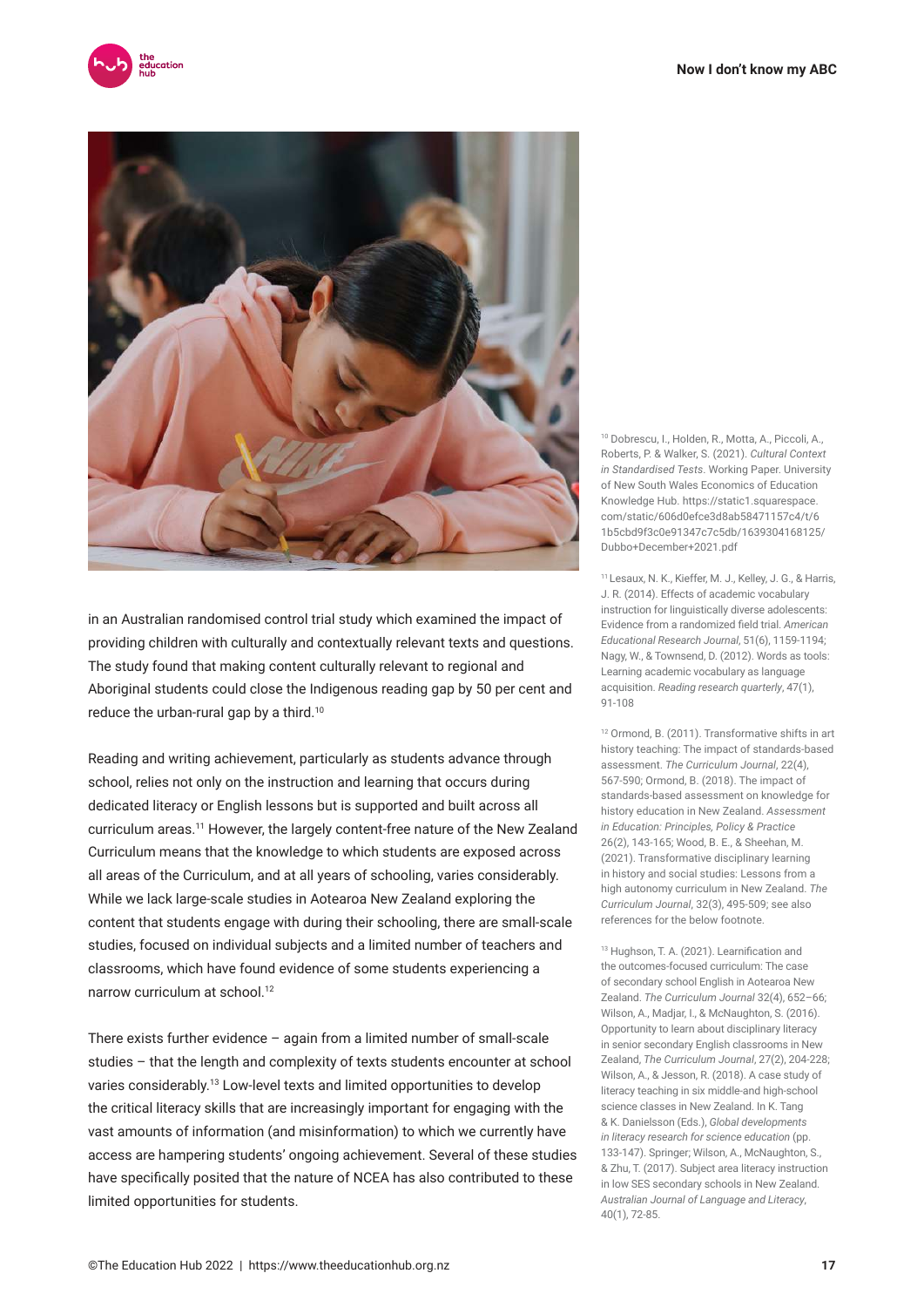

#### Effective pedagogy, supported by high-quality assessment, is not present in all early childhood education centres, schools, or classrooms.

While limited, there is evidence from Aotearoa New Zealand to suggest that adequate knowledge of effective literacy instruction is not held by all teachers,<sup>14</sup> and that, even where it is, this is not always being transferred into teaching practice.<sup>15</sup> The research suggests that gaps in teacher knowledge exist across the early childhood, primary, and secondary sectors and relate to reading and writing instruction as well as oracy (oral language), which increasingly is viewed as a critical component of early literacy development.

The continued disagreement among both researchers and teachers about what constitutes effective literacy instruction, particularly in early childhood education and the first years of school, undoubtedly influences the variable knowledge and implementation of core literacy practices. This is compounded by the absence of reliable systems for disseminating information about advancements in knowledge and effective practice to teachers or for supporting teachers to transfer this information into their teaching practice.<sup>16</sup> However, Aotearoa New Zealand lacks large-scale studies exploring the nature of teaching practice occurring across schools, making it challenging to construct a detailed understanding of the pedagogical practices occurring in Aotearoa New Zealand classrooms. Furthermore, available data suggest that the preparation teachers receive during their initial teacher education (ITE) is not universally equipping them with the knowledge and expertise required to implement effective literacy instruction.<sup>17</sup> A particular risk has also been identified of Māori-medium ITE sometimes struggling to adequately support kaiako Māori to develop sufficient te reo Māori competency prior to entering Māori-medium environments.<sup>18</sup> Similarly, the quality of literacy resources and professional learning and development available to teachers remains variable.

There also is research indicating limitations in both the assessments available to teachers to monitor student progress as well as teachers' and schools' abilities to utilise assessment information to support students and improve practice.<sup>19</sup> Assessment forms an important aspect of effective pedagogy, enabling teachers to understand the progress of each individual student, including specific aspects of literacy they might be struggling with, as well as understanding which teaching approaches, and interventions, have been more or less successful.

<sup>14</sup> Arrow, A. W., Braid, C., & Chapman, J. W. (2019). Explicit linguistic knowledge is necessary, but not sufficient, for the provision of explicit early literacy instruction. *Annals of dyslexia*, 69(1), 99-113; Chapman, J. W., Greaney, K. T., Arrow, A. W., & Tunmer, W. F. (2018). Teachers' use of phonics, knowledge of language constructs, and preferred word identification prompts in relation to beginning readers. *Australian Journal of Learning Difficulties*, 23(1), 87-104; Carroll J., Gillon, G. & McNeill, B. (2012). Explicit Phonological Knowledge of Educational Professionals. *Asia Pacific Journal of Speech, Language and Hearing*, 15(4), 231-244.

<sup>15</sup> Arrow, Braid & Chapman (2019)

<sup>16</sup> Hood, N. (2017). *From Tinkering to Intelligent Action*. The Education Hub. [https://](https://theeducationhub.org.nz/white-paper-from-tinkering-to-intelligent-action/) [theeducationhub.org.nz/white-paper-from](https://theeducationhub.org.nz/white-paper-from-tinkering-to-intelligent-action/)[tinkering-to-intelligent-action/](https://theeducationhub.org.nz/white-paper-from-tinkering-to-intelligent-action/)

17 Carroll, Gillon & McNeill (2012); Washburn, E. K., Binks-Cantrell, E. S., Joshi, R. M., Martin-Chang, S., & Arrow, A. (2016). Preservice teacher knowledge of basic language constructs in Canada, England, New Zealand, and the USA. *Annals of dyslexia*, 66(1), 7-26; Wilson, L., McNeill, B., & Gillon, G. T. (2015). The knowledge and perceptions of prospective teachers and speech language therapists in collaborative language and literacy instruction. *Child Language Teaching and Therapy*, 31(3), 347-362.

<sup>18</sup> Hōhepa, M., Hāwera, N., Tamatea, K., & Heaton, S. (2014). *Te puni rumaki: Strengthening the preparation, capability and retention of Māori medium teacher trainees* (Final Report). Ministry of Education; Skerrett, M. (2011). *Whakamanahia te reo Māori: He torohanga rangahau – A review of literature on the instructional and contextual factors likely to influence te reo Māori proficiency of graduates from Māori medium ITE programmes*. New Zealand Teachers Council.

<sup>19</sup> Cameron, T.A., Carroll, J.L.D., Taumoepeau, M., & Schaughency, E. (2019). How Do New Zealand Teachers Assess Children's Oral Language and Literacy Skills at School Entry? *New Zealand Journal of Educational Studies* 54, 69–97; Parr, J. M., & Timperley, H. (2008). Teachers, schools and using evidence: Considerations of preparedness. *Assessment in Education: Principles, Policy & Practice*, 15(1), 57-71.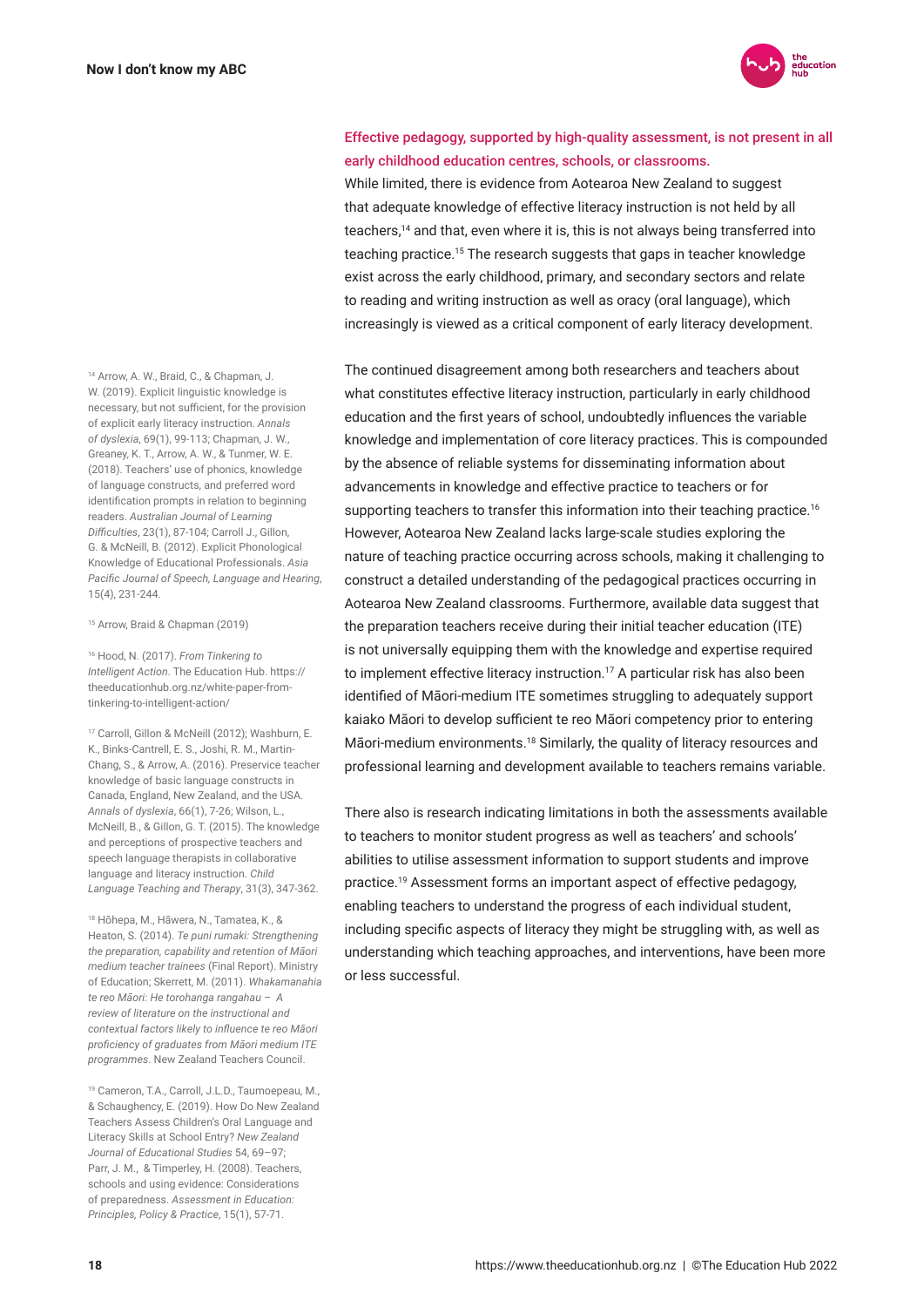

#### High quality, systematic support, including effective literacy interventions at every level of schooling, are not available to all students who need it.

Aotearoa New Zealand lacks a clear Response to Intervention (RTI) system for literacy needs. Typically, RTI systems operate in three tiers: Tier 1 involves well-designed, research-informed in-class learning; Tier 2 involves specific, targeted interventions to bring students back up to acceptable literacy levels; and Tier 3 involves intensive interventions for the small group of students who do not respond to Tier 2 interventions. Some schools do offer a tiered approach to literacy interventions, but there is no national infrastructure to ensure that all schools are able to do this, and in many cases, schools feel they do not have the staffing or the expertise to operate any form of tiered interventions to a high degree of effectiveness.<sup>20</sup>

A parliamentary select committee report found that students with specific learning needs, including literacy-specific needs, are not well served by the education system.<sup>21</sup> The report revealed that it was difficult to get children's needs diagnosed, that support for students with identified needs was typically poorly funded or non-existent, that many schools were not supported to use effective practices, and that transitions between schools were often difficult. Teacher submissions as part of a select committee review stated that initial teacher education did not adequately prepare them to support students with additional learning needs, including those students with literacy-specific issues like dyslexia.<sup>22</sup>

#### Māori-medium education lacks a range of contextually appropriate literacy supports

Research into literacy provision within the Māori-medium sector is generally small-scale, and much of the available work is now quite dated, which is an issue in itself. However, there are consistent issues regarding a lack of funding and resourcing around literacy in Māori-medium education, a lack of specifically-tailored assessment tools and teaching resources, and limited appropriate professional development.<sup>23</sup> Additional concerns have been raised around the transition Māori-medium students often end up making into mainstream schools, and the lack of support for these students and their unique literacy needs as they move from primarily working in one language to working in another in their new mainstream environments.<sup>24</sup> Some research has also highlighted concerns of kaiako who feel unsure of how to balance the acquisition of literacy in te reo Māori and in te reo Pāhekā within kura kaupapa.<sup>25</sup>



**Teacher submissions as part of a select committee review stated that initial teacher education did not adequately prepare them to support students with additional learning needs**

<sup>20</sup> Select Committee on Science and Education. (2016). Inquiry into the identification and support for students with the significant challenges of dyslexia, dyspraxia, and autism spectrum disorders in primary and secondary schools. New Zealand Parliament. [https://www.](https://www.parliament.nz/resource/en-NZ/51DBSCH_SCR71769_1/) [parliament.nz/resource/en-NZ/51DBSCH\\_](https://www.parliament.nz/resource/en-NZ/51DBSCH_SCR71769_1/) [SCR71769\\_1/](https://www.parliament.nz/resource/en-NZ/51DBSCH_SCR71769_1/)

 $21$  Ibid.

 $22$  Ibid.

<sup>23</sup>ERO. (2000). *Literacy Education in Kura Kaupapa Māori*. Education Review Office; Hill, R. K. (2010). *What is the role of English transition in Māori-medium education?* Unpublished doctoral thesis. University of Waikato; May, S., & Hill, R. (2005). Maori-medium education: Current issues and challenges. *International Journal of Bilingual Education and Bilingualism*, 8(5): 377–403; May, S., Hill, R., & Tiakiwai, S. (2004). Bilingual education in Aoteraroa/New Zealand. *Key findings from bilingual immersion education: Indicators of good practices*. Ministry of Education.

24 Hill, R. (2016) Transitioning from Māori-Medium to English: Pursuing Biliteracy. *New Zealand Journal of Educational Studies*, 51, 33–52; Weir, H. (2012). *Transitioning from Māori-medium to English medium education: The experiences and perspectives of three students*. University of Sydney Papers in TESOL, 7, 51-85.

<sup>25</sup> Berryman, M. & Gwyn, T. (2003). *Transition from Māori to English: A Community Approach*. NZCER Press; Hill, R. (2011). Rethinking English in Māori-medium education. *International Journal of Bilingual Education and Bilingualism*, 14(6), 719-732. Such research does not suggest that English should be prioritised over te reo Māori, but just reports concerns from those operating within the Māori-medium sector about how to achieve a balance between the two languages so that students are prepared to use both with confidence.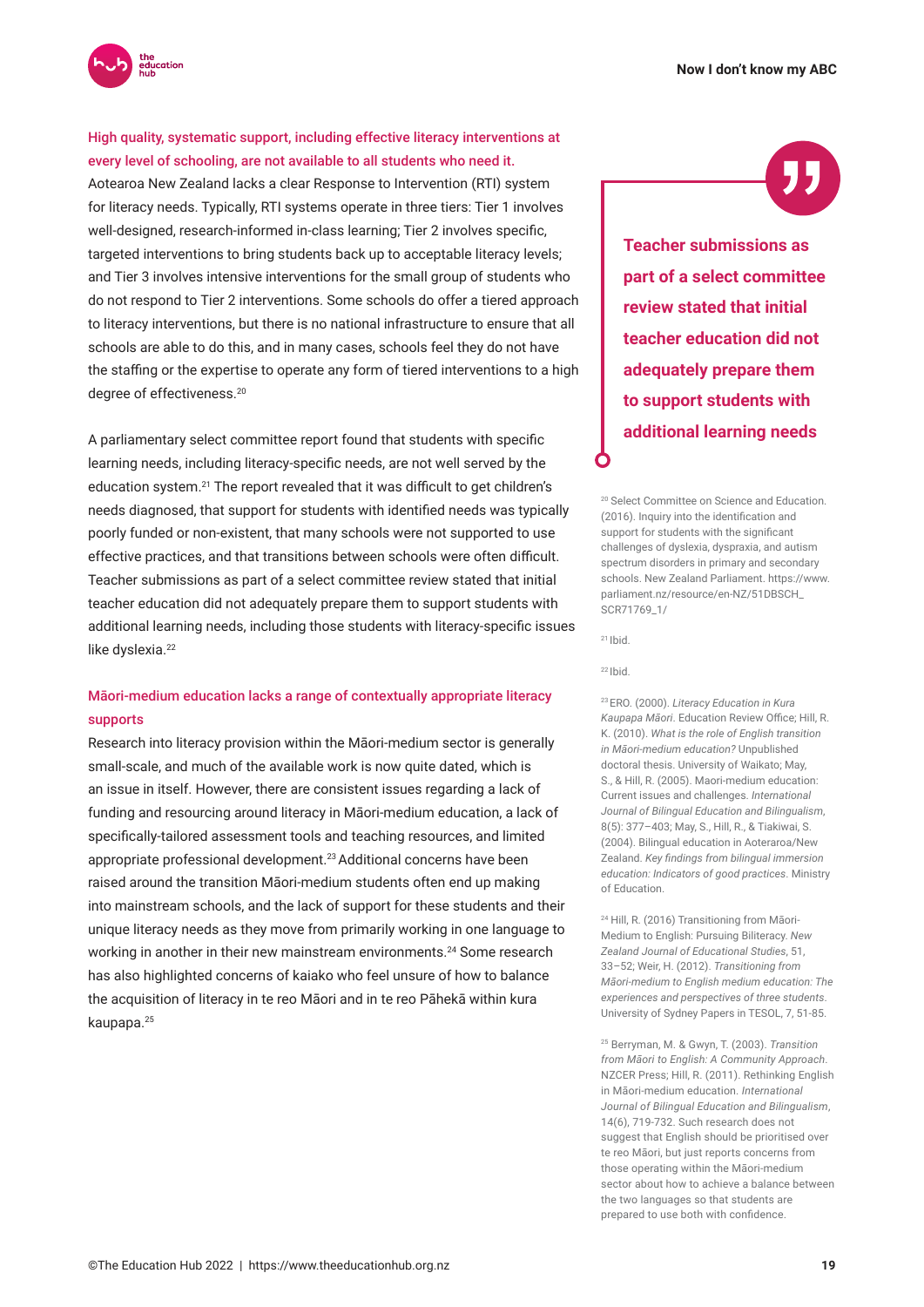

#### Systemic racism and discrimination within the schooling system continues to significantly impact some students' ability to succeed

Māori and Pasifika students continue to be subjected to systemic racism within the schooling system in ways that negatively impact their ability to succeed. Prominent and well-documented themes in the literature include teachers consistently having lower expectations for Māori and Pasifika students (even when controlling for other factors like socio-economic status and prior attainment) and providing them with more limited opportunities to learn, and teachers and schools not valuing non-Pākehā worldviews.<sup>26</sup> There is further evidence of bias when comparing students' achievement on standardised tests and teachers' overall judgements of achievement in National Standards, a bias particularly evident for Māori and Pasifika students, and boys in writing.<sup>27</sup> These specific issues are exacerbated by broader structural issues in the education system, such as the teaching workforce continuing to be predominantly Pākehā while the student body is increasingly diverse.<sup>28</sup>

#### High levels of absenteeism and transience, particularly among certain groups of students, is limiting the amount of [literacy] instruction some students receive.

Aotearoa New Zealand has significant and ongoing issues with school attendance nation-wide. For instance, in 2019, only approximately 57% of students were classified as 'regular' attendees, meaning they attended school more than 90% of the time (a threshold which means they could still miss a day of school every two weeks).<sup>29</sup> In the same year, Māori students were regular attendees only approximately 47% of the time, while Pasifika students attended regularly only approximately 50% of the time. We currently lack robust local evidence tying attendance to academic achievement/literacy attainment, and of course, attendance is affected by a range of other factors, not least socioeconomic ones. However, international evidence suggests that attendance rates do strongly correlate with student achievement, even after controlling for other factors.<sup>30</sup>

#### There are significant disparities in the home literacy environments of children.

International evidence strongly suggests that a child's home literacy environment, including factors such as the number of books in a child's home and whether their parents engage in literacy-based activities with them, correlate strongly with children's literacy levels.<sup>31</sup> The home literacy environment is especially important in the early years, before children start formal schooling.<sup>32</sup>

Aotearoa New Zealand data, while limited, suggest that there are significant disparities in the home literacy environments of young children. The Growing Up in New Zealand (GUiNZ) study indicates that while 85% of mothers read books, sing songs or play music with their child several times a week or more, there are significant ethnic and socio-economic disparities in children's experiences.<sup>33</sup> For instance, mothers of New Zealand European children were almost four times as likely to read books to their child once or several times a

<sup>26</sup> Turner, H., Rubie-Davies, C. M., & Webber, M. (2015). Teacher expectations, ethnicity and the achievement gap. *New Zealand Journal of Educational Studies*, 50(1), 55-69; Bishop, R., & Berryman, M. (2006). *Culture speaks: Cultural relationships and classroom learning*. Huia Publishers

27 Meissel, K., Meyer, F., Yao, E. S., & Rubie-Davies, C. M. (2017). Subjectivity of teacher judgments: Exploring student characteristics that influence teacher judgments of student ability. *Teaching and Teacher Education*, 65, 48–60.

<sup>28</sup> [https://www.educationcounts.govt.nz/](https://www.educationcounts.govt.nz/statistics/teacher-numbers) [statistics/teacher-numbers](https://www.educationcounts.govt.nz/statistics/teacher-numbers)

<sup>29</sup> Brunt, A. (2021). *Philanthropic Community: The education data story*. Unpublished Ministry of Education presentation, New Zealand.

<sup>30</sup> Gottfried, M. A. (2010). Evaluating the relationship between student attendance and achievement in urban elementary and middle schools: An instrumental variables approach. *American Educational Research Journal*, 47(2), 434-465; Gottfried, M. A. (2014). Chronic absenteeism and its effects on students' academic and socioemotional outcomes. *Journal of Education for Students Placed at Risk*  (*JESPAR*), 19(2), 53-75.

<sup>31</sup> Mol, S., Bus, A., de Jong, M. & Smeets, D. (2008). Added value of dialogic parent-child book readings: A metaanalysis. *Early Education and Development*, 1(1), 7-26; Niklas, F. & Schneider, W. (2015). With a little help: Improving Kindergarten children's vocabulary by enhancing the home literacy environment. *Reading and Writing*, 28(4), 491-508.

<sup>32</sup> Hemmerechts, K., Agirdag, O., & Kavadias, D. (2017). The relationship between parental literacy involvement, socio-economic status and reading literacy. *Educational Review*, 69(1), 85-101; Kloosterman, R., Notten, N., Tolsma, J., & Kraaykamp, G. (2011). The effects of parental reading socialization and early school involvement on children's academic performance: A panel study of primary school pupils in the Netherlands. *European Sociological Review*, 27(3), 291-306.

33 Thomas, Meissel, & McNaughton (2019)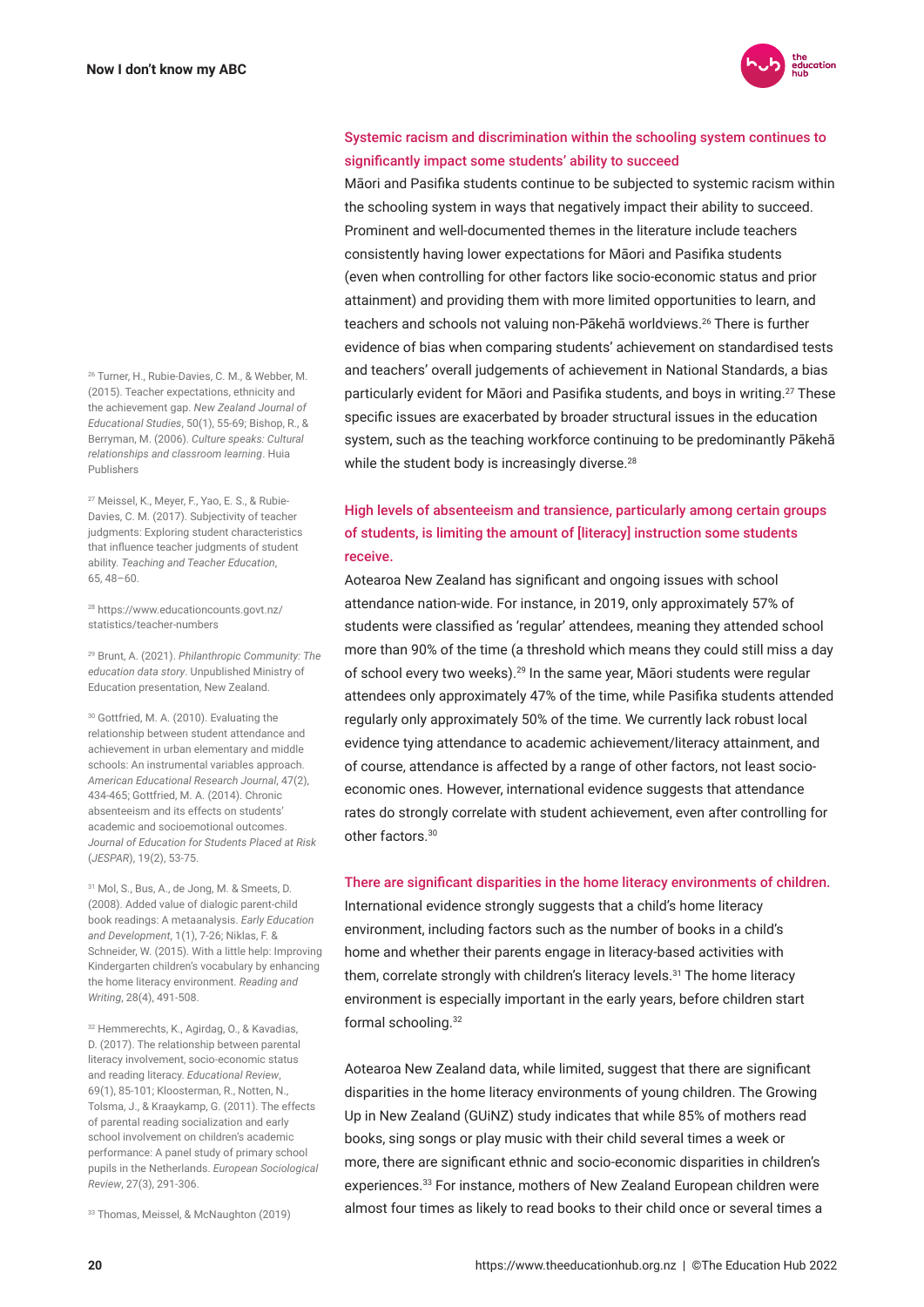day (72%) as mothers of Asian, Māori or Pasifika Island children, while mothers whose children faced the greatest levels of socioeconomic deprivation were less likely to read to their child once or several times a day, compared with mothers whose children faced the least socioeconomic deprivation.<sup>34</sup> There are many complex factors that lie behind these statistics, including parental working hours and lack of access to culturally-relevant reading materials.<sup>35</sup> However, as discussed in the final section below, unless we are able to provide more support to all parents to provide a rich literacy home environment for their children, this will be continue to be a significant factor in later literacy disparities.

#### The number of young people reading for enjoyment and the amount of time young people spend reading is decreasing.

Both the NMSSA and PIRLS have established clear correlations between reading for pleasure and literacy outcomes, with NMSSA focused on how regularly students read, and PIRLS on how much students indicated they enjoyed reading.<sup>36</sup> In addition, the most recent PISA data found the number of students agreeing with the statement 'I only read if I have to' rose from 38% to 52% between 2009 and 2018, while students agreeing that 'for me, reading is a waste of time' rose from 18% to 28% over the same period. At the same time, the number of hours children reported spending reading dropped significantly, with 43% of children saying they never read for enjoyment in 2018, up from 30% of children who said the same in 2000. Students who indicated they read less and students who indicated they enjoyed reading less gained significantly lower scores in PISA, even when accounting for both gender and socio-economic factors.<sup>37</sup>

#### Increased use of digital devices is potentially impacting literacy; however, the data on this are complex and suggest that, in education, how and by whom devices are used is as important as how often devices are used.

The only large-scale data on device use and literacy in Aotearoa New Zealand comes from PISA. They suggest that, even when controlling for socio-economic status and gender, Aotearoa New Zealand students do best in the PISA reading assessment when they use devices in their English classes for 60 minutes or more each week.<sup>38</sup> However, this finding contrasts with the broader international picture, which shows that in most countries it is students who never use devices in English classrooms (or classrooms where they study their national language) who have the best literacy outcomes.<sup>39</sup> Device use by students alone in English class, as opposed to by teachers alone, or by teachers and students working together, is also associated with much lower literacy outcomes in Aotearoa New Zealand.<sup>40</sup> Finally, reading books digitally as opposed to on paper is also associated with poorer literacy outcomes in Aotearoa New Zealand, a finding that is consistent with the international literature.<sup>41</sup>

<sup>34</sup> Ibid. NZDep refers to the NZ Deprivation Index, with 10 indicating the greatest degree of socioeconomic deprivation, and 1 indicating the least.

<sup>35</sup> Glynn, T., Berryman, M., & Glynn, V. (2000, July 11-14). *Reading and Writing Gains for Maori Students in Mainstream Schools: Effective Partnerships in the Rotorua Home and School Literacy Project*. Paper presented at the International Reading Association World Congress on Reading, Auckland, New Zealand; Hall, N., Hornby, G., & Macfarlane, S. (2015). Enabling school engagement for Māori families in New Zealand. *Journal of Child and Family Studies*, 24(10), 3038-3046 – although note these studies are focused on school experience rather than experiences prior to school.

<sup>36</sup> Educational Assessment Research Unit & New Zealand Council for Educational Research (2020); Ministry of Education (2017)

<sup>37</sup> Medina & McGregor (2019).

<sup>38</sup> Ibid.

39 Bryant, J., Child, F., Dorn, E., & Hall, S. (2020). *New global data reveal education technology's impact on learning*. Mckinsey & [Company.](Company.https://www.mckinsey.com/industries/public-and-social-sector/our-insights/new-global-data-reveal-education-technologys-impact-on-learning) [https://www.mckinsey.com/industries/public](Company.https://www.mckinsey.com/industries/public-and-social-sector/our-insights/new-global-data-reveal-education-technologys-impact-on-learning)[and-social-sector/our-insights/new-global-data](Company.https://www.mckinsey.com/industries/public-and-social-sector/our-insights/new-global-data-reveal-education-technologys-impact-on-learning)[reveal-education-technologys-impact-on-learning](Company.https://www.mckinsey.com/industries/public-and-social-sector/our-insights/new-global-data-reveal-education-technologys-impact-on-learning)

<sup>40</sup> Sutcliffe, R. (2021). *PISA 2018: Digital devices and student outcomes in New Zealand schools*. Ministry of Education.

[https://www.educationcounts.govt.nz/\\_\\_data/](https://www.educationcounts.govt.nz/__data/assets/pdf_file/0008/208799/PISA18-Digital-devices-and-student-outcomes-in-New-Zealand-schools-web-accessible.pdf) [assets/pdf\\_file/0008/208799/PISA18-Digital](https://www.educationcounts.govt.nz/__data/assets/pdf_file/0008/208799/PISA18-Digital-devices-and-student-outcomes-in-New-Zealand-schools-web-accessible.pdf)[devices-and-student-outcomes-in-New-Zealand](https://www.educationcounts.govt.nz/__data/assets/pdf_file/0008/208799/PISA18-Digital-devices-and-student-outcomes-in-New-Zealand-schools-web-accessible.pdf)[schools-web-accessible.pdf](https://www.educationcounts.govt.nz/__data/assets/pdf_file/0008/208799/PISA18-Digital-devices-and-student-outcomes-in-New-Zealand-schools-web-accessible.pdf)

<sup>41</sup> For Aotearoa New Zealand see Medina & McGregor (2019); for overseas evidence see: Delgado, P., Vargas, C., Ackerman, R., & Salmerón, L. (2018). Don't throw away your printed books: A meta-analysis on the effects of reading media on reading comprehension. *Educational Research Review*, 25, 23-38; Furenes, M. I., Kucirkova, N., & Bus, A. G. (2021). *A*  Comparison of Children's Reading on Paper Versus Screen: A Meta-Analysis. *Review of Educational Research*, 91(4), 483–517.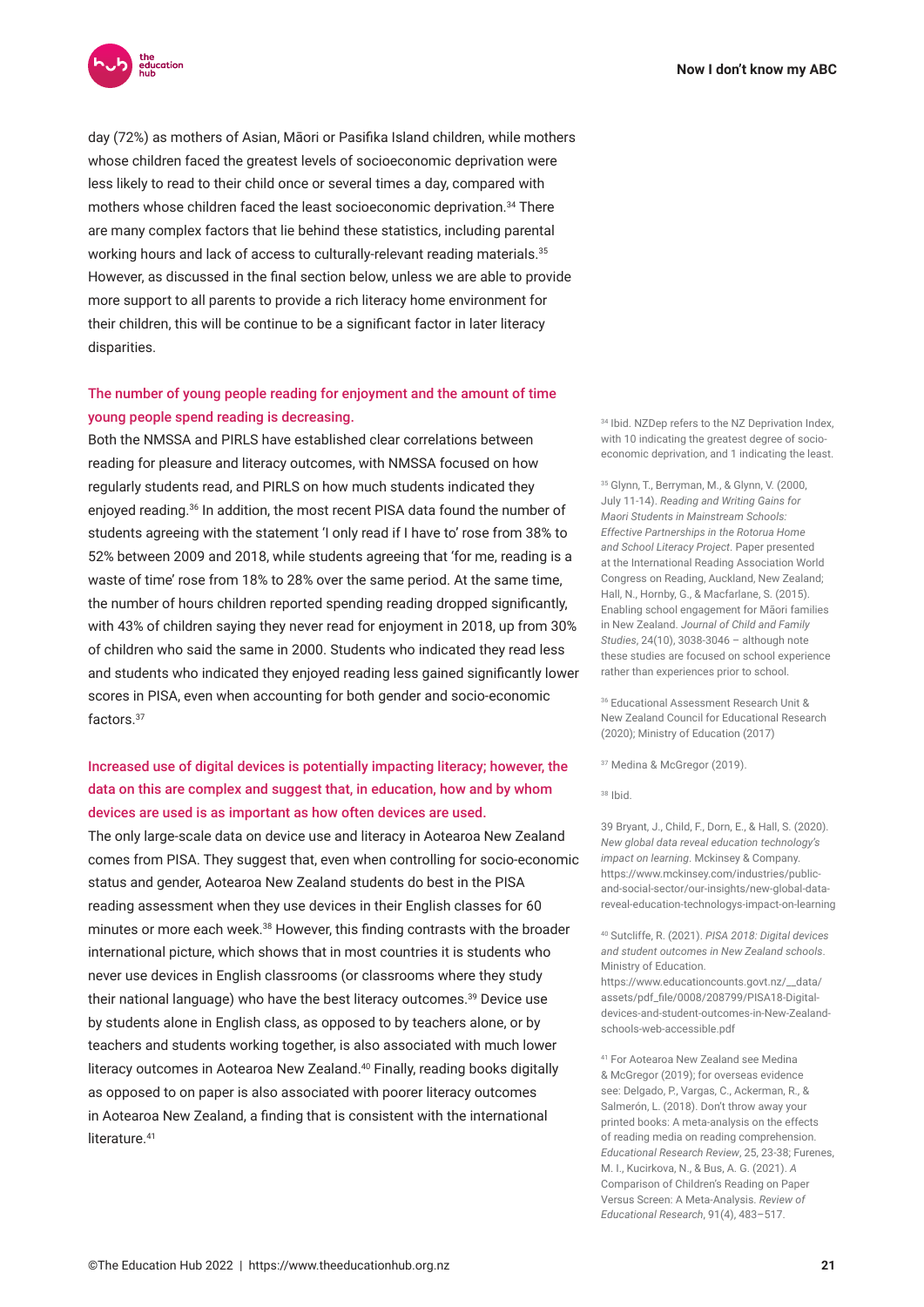

## PART **3**<br>Where to next?

**The data summarised above clearly signal that low and declining literacy levels among Aotearoa New Zealand's young people must be addressed. To have the greatest chance of changing the tide, any response should be carefully planned, multifaceted, and coordinated across national-level, schoollevel, and societal-level contexts and actors. The following section provides an overview of key evidence-informed steps that must be taken to kick-start a literacy transformation in Aotearoa New Zealand. For a more detailed outline of these steps, including more comprehensive links to the evidence that underpins them, please turn to our companion report titled** *What's happening with literacy in Aotearoa New Zealand? Building a comprehensive national picture.* 

Ensuring children receive the best literacy start is essential. Those who develop stronger early literacy skills are more motivated and tend to read and write more. This supports them to engage with new and more information, and the greater reading and writing mileage further strengthens their abilities in these areas. Furthermore, early literacy success is connected to continued motivation and engagement at school, the ability to engage with learning across the curriculum, and a reduction in behavioural issues.<sup>42</sup>

How can this best literacy start be achieved? It is first important to acknowledge that literacy begins before children start school. Such a statement does not advocate the transfer of school-level learning into early childhood, but rather recognises the role that both whānau and early childhood educators play in supporting literacy development. It is **important that children have a rich variety of early literacy experiences**: opportunities to dance and sing, to talk with adults and peers, to listen to stories and tell stories to others, to be engaged with print symbols and mathematical symbols in a range of forms, and to use a range of media for writing, drawing and creating their own artefacts. Culturally-specific ways of developing early literacy skills need to be recognised as part of this process.<sup>43</sup> Children need access to resources and opportunities in their early years that support the development of early literacy skills, and they also require thoughtful and intentional mediation of literacy opportunities at each phase of development. **Intentionally scaffolding children's developing understandings of literacy in a way that is meaningful and enjoyable for children**, with a heavy focus on play and playful learning, is essential.<sup>44</sup>

In early primary, it is essential that children learn to decode text through explicit, systematic phonics instruction whilst also building up their vocabulary, mental lexicon, and conceptual knowledge through engagement in rich language. This is facilitated by adults reading and discussing rich texts with them, classroom discussions, and engagement in knowledge building across the curriculum.<sup>45</sup>

<sup>42</sup> Bangert-Drowns, R. L., Hurley, M. M., & Wilkinson, B. (2004). The effects of schoolbased writing-to-learn interventions on academic achievement: A meta-analysis. *Review of Educational Research*, 74(1), 29-58; Graham, S., Kiuhara, S. A., & MacKay, M. (2020). The effects of writing on learning in science, social studies, and mathematics: A meta-analysis. *Review of Educational Research*, 90(2), 179-226; Lee, C. D., & Spratley, A. (2010). *Reading in the disciplines: The challenges of adolescent literacy*. Final report from Carnegie Corporation of New York's Council on Advancing Adolescent Literacy. Carnegie Corporation of New York.

<sup>43</sup> Neha, T., Reese, E., Schaughency, E., & Taumoepeau, M. (2020). The role of whānau (New Zealand Māori families) for Māori children's early learning. *Developmental Psychology*, 56(8), 1518.

<sup>44</sup> This paragraph adapted from McLachlan, C., (2021). *Fostering early literacy in ECE settings: principles, practices, and progression*. The Education Hub. [https://theeducationhub.org.nz/](https://theeducationhub.org.nz/fostering-early-literacy-in-ece-settings-principles-practices-and-progression/) [fostering-early-literacy-in-ece-settings-principles](https://theeducationhub.org.nz/fostering-early-literacy-in-ece-settings-principles-practices-and-progression/)[practices-and-progression/](https://theeducationhub.org.nz/fostering-early-literacy-in-ece-settings-principles-practices-and-progression/)

<sup>45</sup> Wyse, D., & Bradbury, A. (2022). Reading wars or reading reconciliation? A critical examination of robust research evidence, curriculum policy and teachers' practices for teaching phonics and reading. *Review of Education*, 10(1), Advance online publication.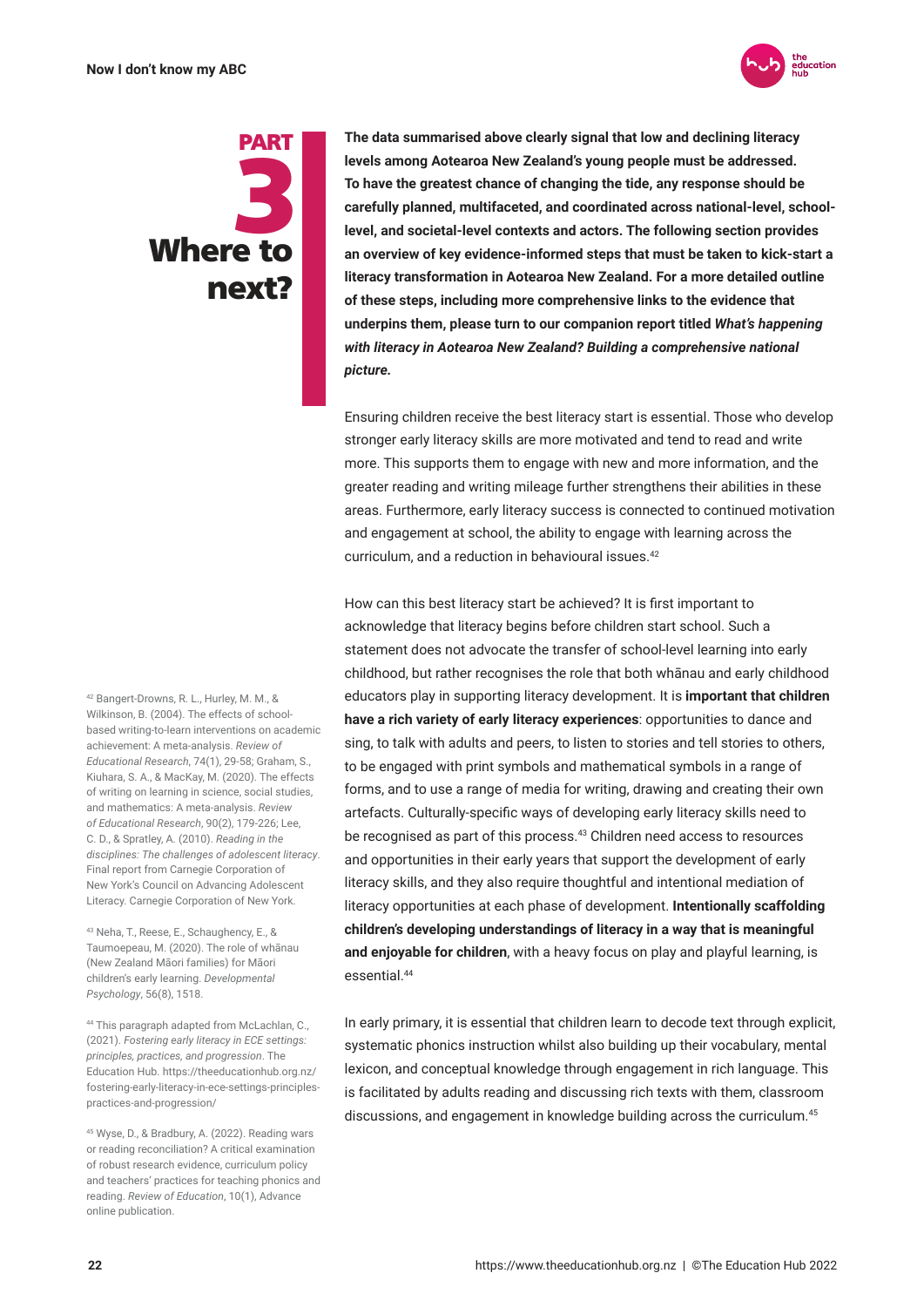

Literacy improvement efforts cannot stop once children have mastered the basics. Schools must also support the development of critical literacy, disciplinary literacy, literacy for knowledge acquisition, and literacy for the effective communication of ideas and information. It is this range of literacy abilities that will enable students to connect with different subject areas and different topics for a range of purposes. Not only do students need to be able to engage with complex texts and abstract concepts and ideas, with today's complex digital media environments, they also require skills in navigation, comprehension, analysis and evaluation across multiple sources.<sup>46</sup> Crucially, all of this needs to be done in culturally responsive and sustaining ways, which make use of culturally-relevant learning contexts and pedagogical approaches.<sup>47</sup>

**Developing a national, coordinated strategy to drive improvement and reform efforts** will be essential (we note that such an initiative currently is underway, although it is too early to assess its merits).<sup>48</sup> **A separate strategy should also be created for Māori medium education.** But a strategy alone will not be enough. It is essential that the implementation of such a strategy is carefully planned and executed, ensuring that adequate resourcing and support are sustained over time, and that the initiatives are evaluated and iteratively improved. Any such effort will require multiple actors working both individually and in unison. It will not be a quick process. Any such effort must be underpinned not only by the best available evidence on literacy development and instruction but also by evidence on effective education reform and school improvement initiatives.

#### **Providing guidance on effective pedagogy across all levels of schooling**

must form part of any literacy reform efforts.<sup>49</sup> These must draw on the best available evidence of effective literacy instruction. While establishing the pedagogical principles associated with effective literacy instruction will be critical, it also is important to equip teachers with knowledge of what these principles look like when applied in practice<sup>50</sup> and how to implement them.<sup>51</sup> This second point is more complex than it initially sounds. When reading the research on literacy instruction, it is readily apparent that, while instructional principles are readily available, there is remarkably little detail regarding the particulars of what these actually look in the classroom beyond what is specified in named programmes or interventions. Similarly, teacher know-how generally develops over a period time and with the support of an instructional coach or mentor who can model effective practice and support teachers as they iteratively refine their craft.<sup>52</sup>

**Developing a national, coordinated strategy to drive improvement and reform efforts will be essential**

<sup>46</sup> Adapted from Hitchcock, D. (2021). *Literacy across the curriculum at secondary school*. The Education Hub. [https://theeducationhub.org.](https://theeducationhub.org.nz/literacy-across-the-curriculum-at-secondary-school/) [nz/literacy-across-the-curriculum-at-secondary](https://theeducationhub.org.nz/literacy-across-the-curriculum-at-secondary-school/)[school/](https://theeducationhub.org.nz/literacy-across-the-curriculum-at-secondary-school/); see also Education Endowment Foundation. (2021). *Improving Literacy in Secondary Schools: Guidance Report*. Education Endowment Foundation.

<sup>47</sup> Bishop, R., O'Sullivan, D., & Berryman, M. (2010). *Scaling up education reform: Addressing the politics of disparity*. NZCER Press; Bishop, R., Berryman, M., Cavanagh, T., & Teddy, L. (2009). Te kotahitanga: Addressing educational disparities facing Māori students in New Zealand. *Teaching and teacher education*, 25(5), 734-742.

<sup>48</sup> Campbell, Fullan & Glaze (2006); Gallagher, Malloy & Ryerson (2016); Levin (2010)

#### <sup>49</sup> Ibid.

<sup>50</sup> As part of its Bright Spots programme, The Education Hub has been working with schools across New Zealand to capture using video together with written commentary the different practices and components that go into effective literacy programmes.

<sup>51</sup> Arrow, Braid & Chapman (2019).

<sup>52</sup> Kraft, M. A., Blazar, D., & Hogan, D. (2018). The effect of teacher coaching on instruction and achievement: A meta-analysis of the causal evidence. *Review of Educational Research*, 88(4), 547-588.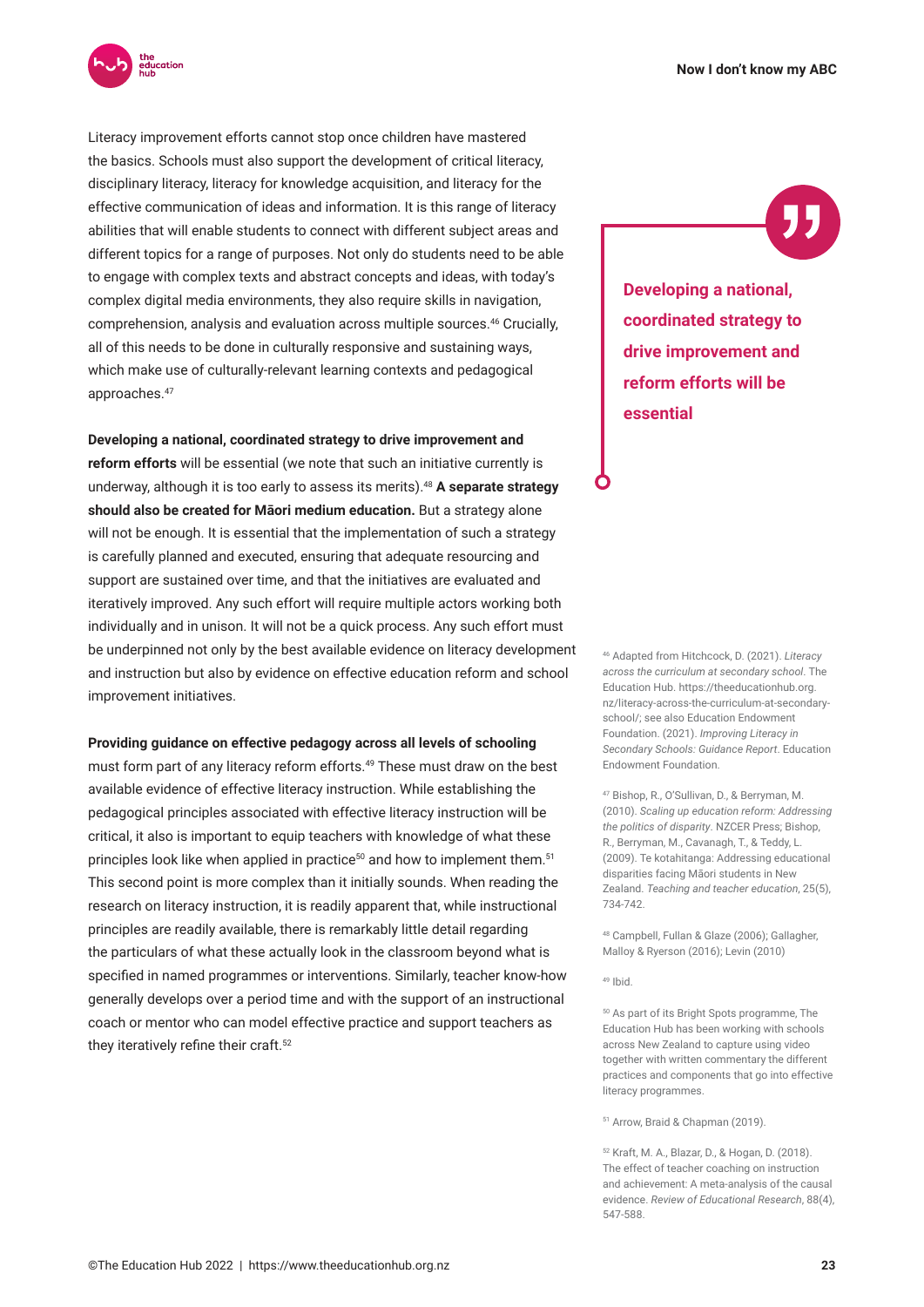

<sup>53</sup> Cameron et al. (2019); McLachlan, C., & Arrow, A. (2011). Literacy in the early years in New Zealand: Policies, politics and pressing reasons for change. *Literacy*, 45(3), 126-133; Schluter, P.J. Audas, R., Kokaua, J., McNeill, B., Taylor, B., Milne, B., & Gillon, G. (2020). The efficacy of preschool developmental indicators as a screen for early primary school-based literacy interventions. *Child development*, 91(1), 59-76.

<sup>54</sup> Kerr, B. G., & Averill, R. M. (2021). Contextualising assessment within Aotearoa New Zealand: drawing from mātauranga Māori. *AlterNative: An International Journal of Indigenous Peoples*, 17(2) 236–245.

<sup>55</sup> On the importance of insuring students acquire a broad base of knowledge in order to become highly literate, see again Hoover & Tunmer, W. (2020); Jeon & Yamashita (2014); Nagy & Townsend (2012).

<sup>56</sup> Kanu, Y. (2007). Increasing school success among Aboriginal students: Culturally responsive curriculum or macrostructural variables affecting schooling? *Diaspora, Indigenous, and Minority Education*, 1(1), 21- 41; Macfarlane, A., Glynn, T., Cavanagh, T., & Bateman, S. (2007). Creating culturally-safe schools for Māori students. *The Australian Journal of Indigenous Education*, 36(1), 65-76.

<sup>57</sup> As discussed above, see again Hughson (2021); Ormond (2018); Wilson, Madjar & McNaughton (2016)

<sup>58</sup> Catts, H. W., Nielsen, D. C., Bridges, M. S., Liu, Y. S., & Bontempo, D. E. (2015). Early identification of reading disabilities within an RTI framework. *Journal of Learning Disabilities*, 48(3), 281-297; Denton, C. A. (2012). Response to intervention for reading difficulties in the primary grades: Some answers and lingering questions. *Journal of Learning Disabilities*, 45(3), 232-243. There is still more work that needs to be done to identify the effectiveness of RTI programmes working as a whole, but the evidence is clear that all the components of an RTI approach – including identifying student need and them meeting this with a targeted intervention – are central to improving students' literacy if they are struggling.

<sup>59</sup> Darling-Hammond, L., Hyler, M. & Gardner, M. (2017). *Effective Teacher Professional Development*. Learning Policy Institute. Timperley, H., Wilson, A., Barrar, H. & Fung, I. (2007). *Teacher Professional Learning and Development: Best Evidence Synthesis Iteration* (BES). Ministry of Education, New Zealand.



**Assessment must form part of any pedagogical reform** to ensure that teachers and schools have a clear understanding of the achievement and progress of each student, as well as to support teachers and schools to evaluate the success of different initiatives and practices. For example, establishing a quality, easy-to-use school-entry assessment is an important part of enabling teachers to develop effective instructional approaches to enable all their students to gain the knowledge and skills they need to succeed.<sup>53</sup> Again, it is essential that all assessments used are well-attuned to the cultural needs and specificities of students and their communities.<sup>54</sup>

**Ensuring a broad, diverse, and knowledge-rich curriculum is present in all schools** is essential (and it is possible that the curriculum 'refresh' initiative currently underway may achieve this).<sup>55</sup> This should not discount the sociocultural knowledge that all children bring to education (indeed, the research is clear that children need to see themselves reflected in the curriculum).<sup>56</sup> Rather, it recognises that part of the purpose of schooling is to provide children with access to knowledge, both know-what and know-how/skills, beyond that to which they otherwise would have access. Such a curriculum must be enacted in the classroom through pedagogy and resources that provide children with rich opportunities to learn. This requires high quality curriculum resources as well as support for teachers in understanding the different ways to offer these rich learning opportunities. Changes to the curriculum must be accompanied by **changes to NCEA** to ensure it is no longer the case that credits can be gained more easily by offering students narrow curricular experiences and overly-simplistic texts to read and engage with.<sup>57</sup> Instead, NCEA needs to work in concert with the curriculum to ensure it is in the interest of schools to offer students broad, diverse, and challenging learning experiences.

Improved curriculum, pedagogy, and assessment should lower the number of students requiring literacy interventions, but it will not eliminate it. Therefore, **establishing a sophisticated, fit-for-purpose, targeted national response to intervention approach that works across all year levels** and in all schools is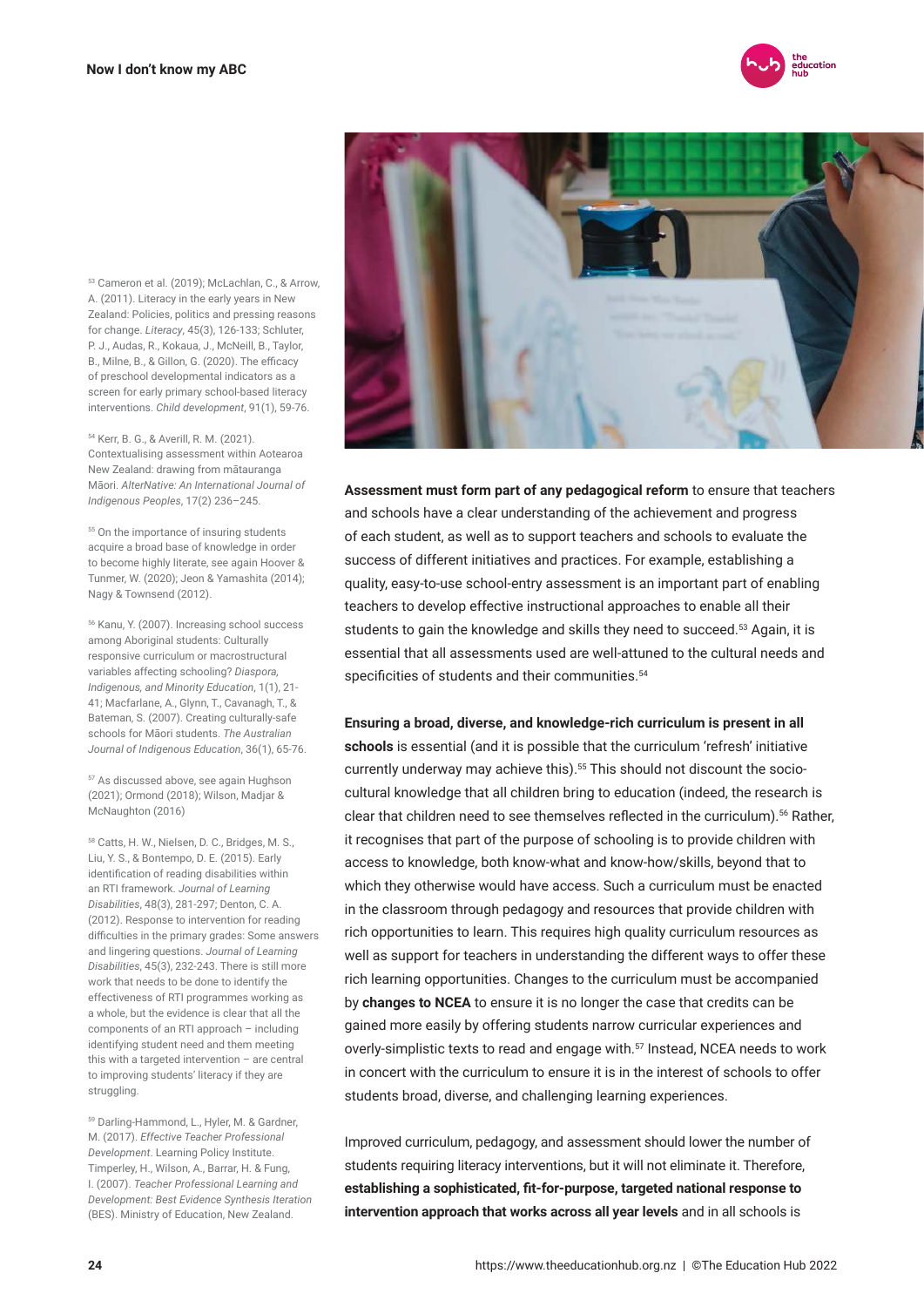



essential.<sup>58</sup> Such an approach must be adequately resourced, including having people with the specialised knowledge and expertise required to provide different levels of support. Furthermore, the interventions on offer should be tailored to the specific needs of individual students and supported by robust evidence of efficacy.

Alongside system-level supports and resources, **ensuring teachers hold the necessary knowledge and know-how to provide high quality literacy instruction and rich opportunities to learn for all students will require changes to current initial teacher education and professional learning and development**. Evidence on high quality teacher learning suggests that to be effective, learning should be sustained over time, be based in the context of practice, and include elements of instructional coaching.<sup>59</sup> There is further evidence that someone holding – either formally or informally – the position of literacy leader in a school, and who has the knowledge and expertise to support the development of other teachers, will likely lead to greater success.<sup>60</sup>

Outside the immediate world of the classroom, it is crucial that we **develop a robust strategy to support students to read widely for pleasure**. Research is clear that even when controlling for other factors, reading for pleasure is strongly correlated with better reading comprehension, in large part because reading for pleasure allows students to gain access to a broad array of vocabulary and other knowledge.<sup>61</sup> Given that PISA data has revealed dramatic declines in students' reading for pleasure over the past decade, a plan to reverse this is urgently required.

Underpinning such a national reform initiative must be **a research and evaluation programme to facilitate improved understanding of the factors influencing literacy achievement, to assess the impact of new initiatives, and to support ongoing improvement efforts**. The need for this is clearly evidenced by this report, which has been hindered by the limitations in the current evidence based on literacy, particularly in the Aotearoa New Zealand context.

<sup>60</sup> May, S. (2007). Sustaining Effective Literacy Practices Over Time in Secondary Schools: School Organisational and Change Issues. *Language and Education*, 21, (5), 387-405.

<sup>61</sup> Clark, C., and Rumbold, K. (2006). Reading for Pleasure: A research overview. *The National Literacy Trust*; Sullivan, M. & Brown, A. (2013). *Social inequalities in cognitive scores at age 16: The role of reading*. Institute of Education, University of London.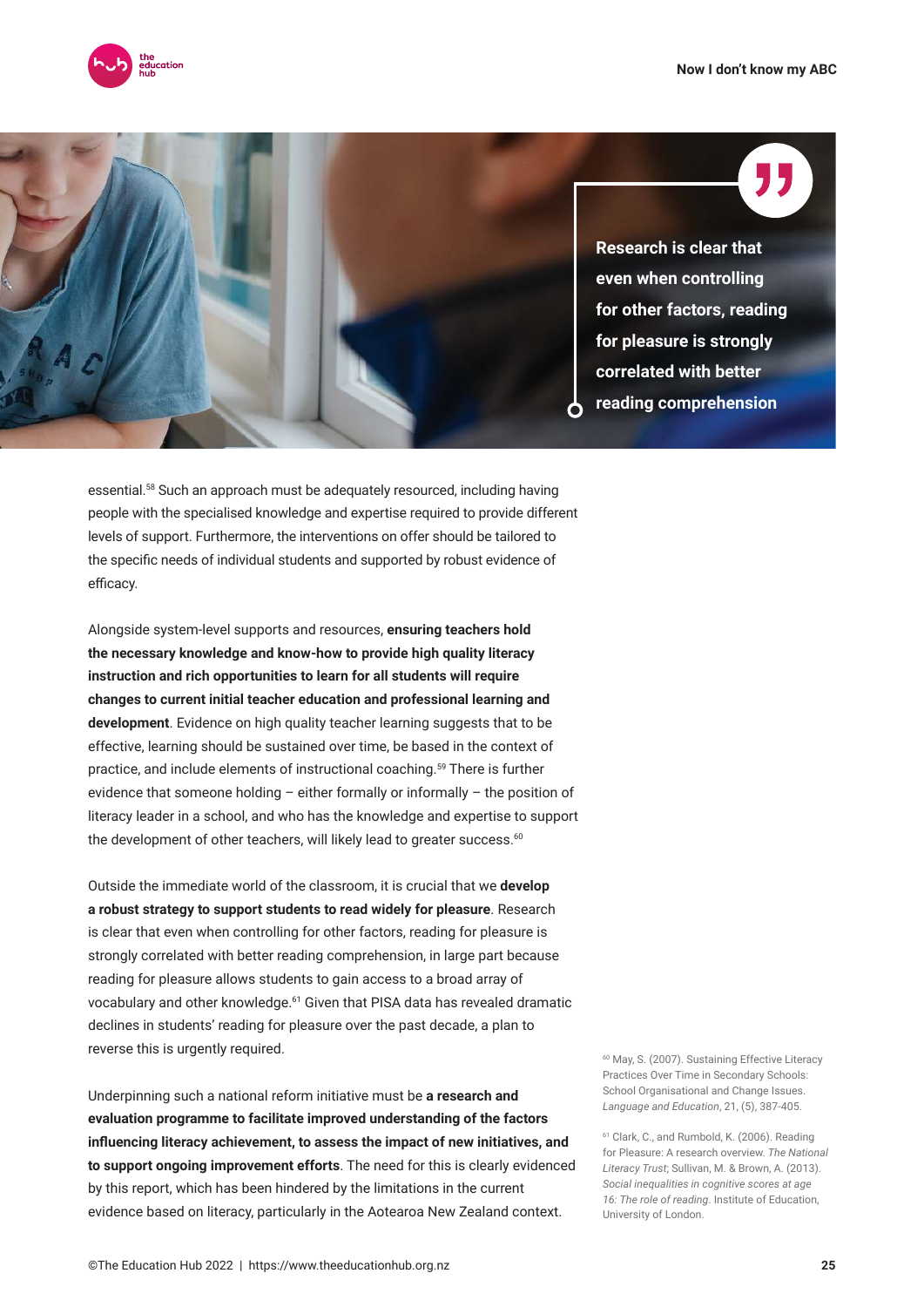

#### Conclusion

It is apparent that children are experiencing widely different opportunities to learn. These differences start at birth, impacted by disparities in home literacy environments. They continue in early childhood education where differing levels of teacher knowledge, and different pedagogical practices and teaching philosophies influence both the opportunities and support children receive to develop age-appropriate early literacy skills. Such differences in pedagogical practices and knowledge continue at primary school, influencing the opportunities students receive to develop the foundational literacy skills that will set them up for ongoing literacy and broader educational success. The opportunities to learn that some students, particularly Māori and Pasifika, receive continue to be negatively impacted by low teacher expectations. These in turn negatively influence the nature, breadth, and level of challenge present in the curriculum, the pedagogical approaches employed, and the level of support that they receive. For some students, opportunities to learn can also be enabled or constrained by the types, availability, and implementation of interventions. The variance in opportunities to learn continue as children proceed through school. The opportunity to engage in rich and challenging texts, the opportunity to read and write across the curriculum, and the opportunity to develop the critical literacy skills all vary between schools, and at times within the same school.



**These discrepancies in opportunities to learn represent a systemic failure. They cannot and should not be apportioned to any one group, organisation, or policy.** 

These discrepancies in opportunities to learn represent a systemic failure. They cannot and should not be apportioned to any one group, organisation, or policy. Addressing the literacy crisis in Aotearoa New Zealand will require reform at all levels. It is not a quick fix. It is something that requires a dedicated, connected response and a true commitment and desire to make a change. While there are few significant studies exploring system-wide literacy improvement efforts, literacy has one of the more robust and extensive research bases of all areas of education. This, coupled with what is known about the components that comprise effective education reform and school improvement efforts, means that improving the literacy achievement of Aotearoa New Zealand's young people should be possible. Indeed, the failure to do so can rightly be called a national crisis.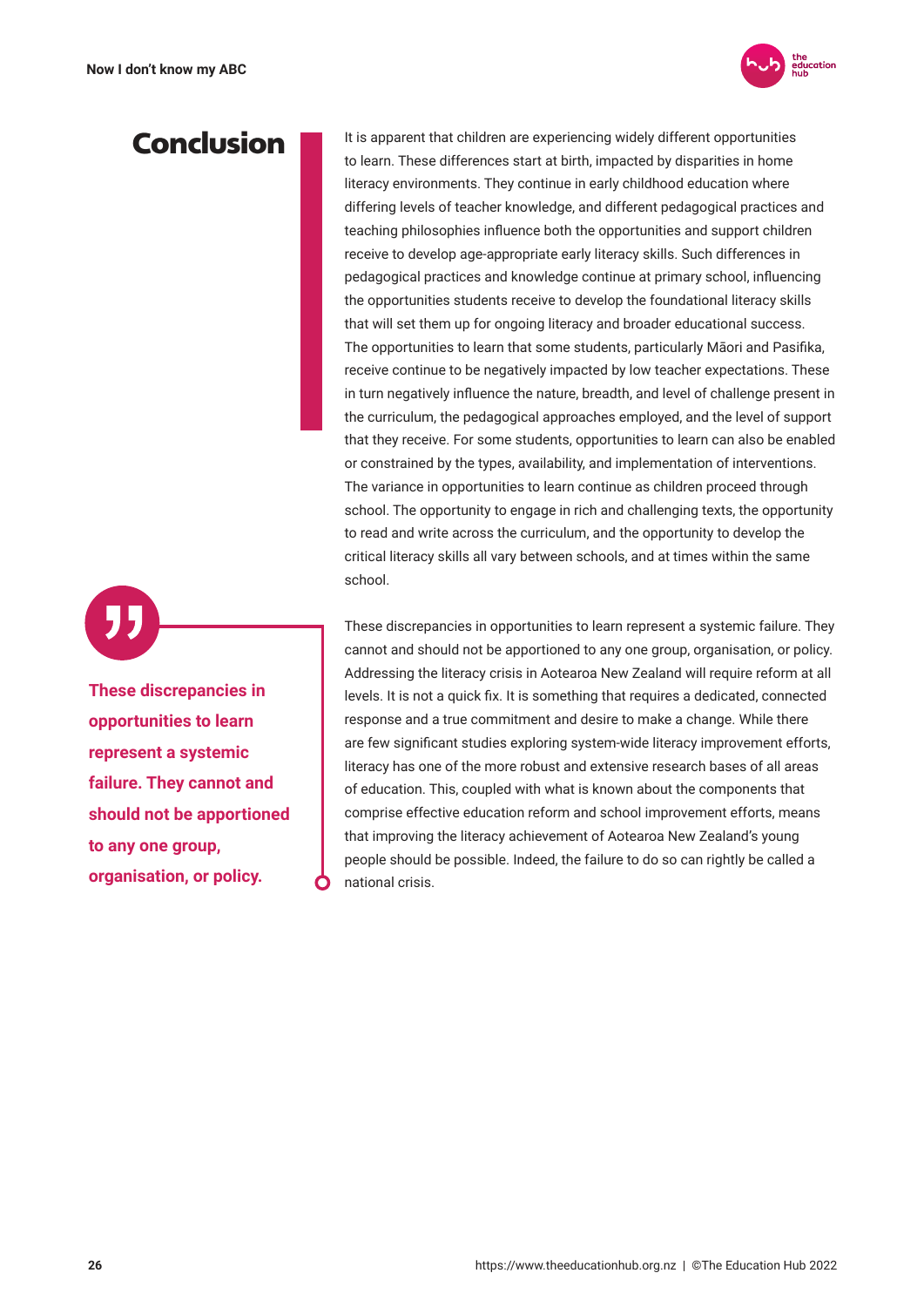